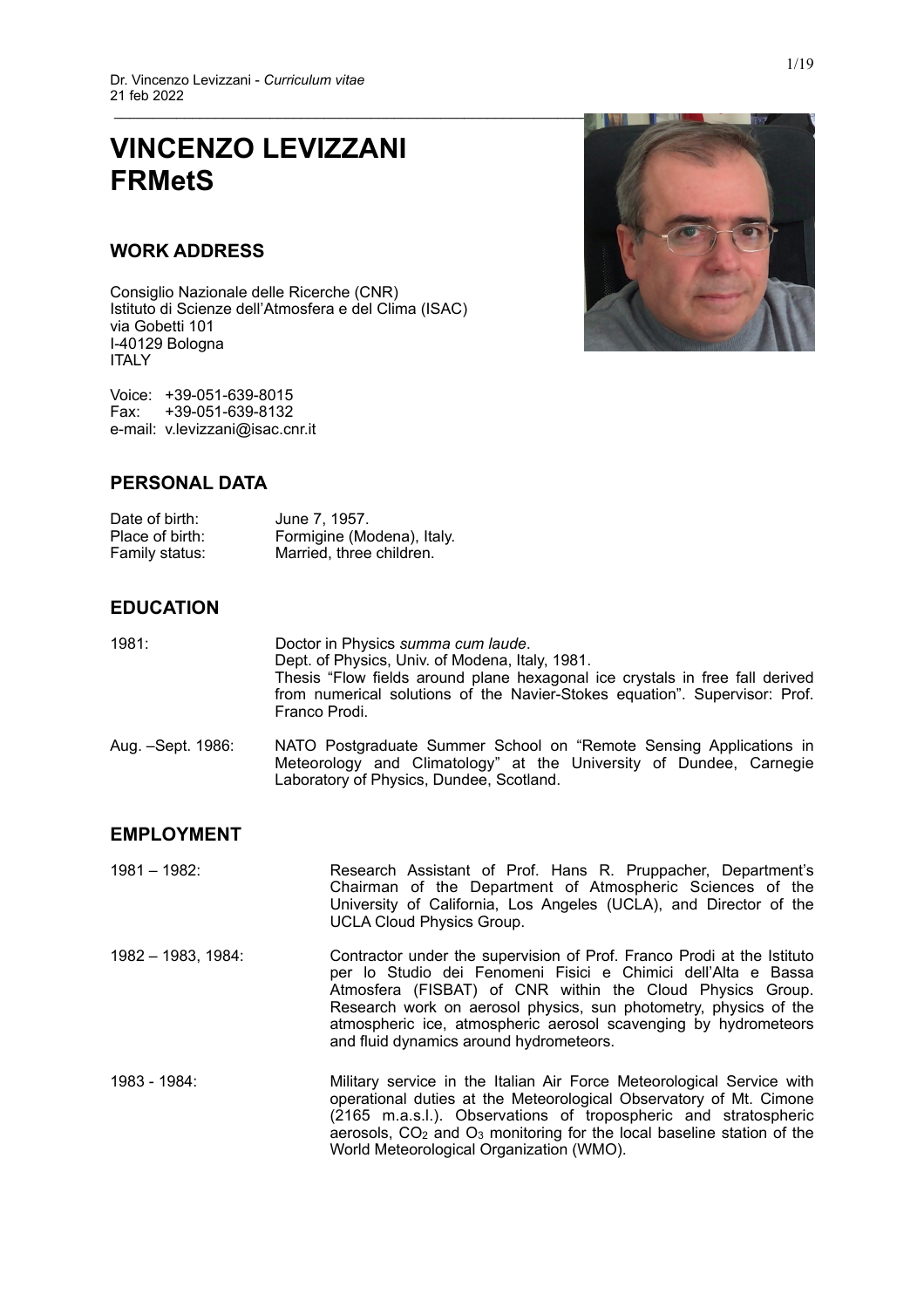| Feb. 1985 – Dec. 1998: | Full time researcher at the Institute FISBAT of CNR in Bologna.                                                                                                                                                                                      |
|------------------------|------------------------------------------------------------------------------------------------------------------------------------------------------------------------------------------------------------------------------------------------------|
| Jan. $1999 - 2001$ :   | Full time researcher at the Istituto di Scienze dell'Atmosfera e<br>dell'Oceano (ISAO) of CNR in Bologna.                                                                                                                                            |
| Jan. 1999 – Dec. 2001: | Coordinator of the research activity n. A.2 "Study of the physical<br>characteristics of clouds and aerosol using satellite multispectral<br>methods" within the research line "Dynamics of the Atmosphere and<br>Ocean" of ISAO-CNR (now ISAC CNR). |
| Dec. 2001:             | Senior scientist at the Istituto di Scienze dell'Atmosfera e dell'Oceano<br>(ISAO) of CNR in Bologna.                                                                                                                                                |
| Jan. 2002 - present:   | Director of Research at the Istituto di Scienze dell'Atmosfera e del<br>Clima (ISAC) of CNR in Bologna.                                                                                                                                              |

### **RESEARCH INTERESTS**

- Cloud physics studies of severe storms using radar and satellite techniques.
- Rainfall estimations using radars and radiometers on satellite platforms.
- ✓ Regional climatology of precipitation and related climate variables.

## **MEMBERSHIPS IN SCHOLARLY SOCIETIES**

American Meteorological Society (member since 1989). American Geophysical Union (member since 1999). Associazione Italiana di Scienze dell'Atmosfera e Meteorologia (member since 2016). Cloud Appreciation Society (member since 2019). European Geosciences Union (member since 2001). Royal Meteorological Society (member since 2000 and Fellow since 2002).

### **HONORS**

- 2002 Fellow of the Royal Meteorological Society (FRMetS).
- 2015 NASA RHG Exceptional Achievement for Science Team to GPM Ground Validation Team member.
- 2016 Official WMO acknowledgment for services to the International Precipitation Working Group and to the Coordination Group for Meteorological Satellites.
- 2021 2021 Best Paper Award of the journal *Remote Sensing*.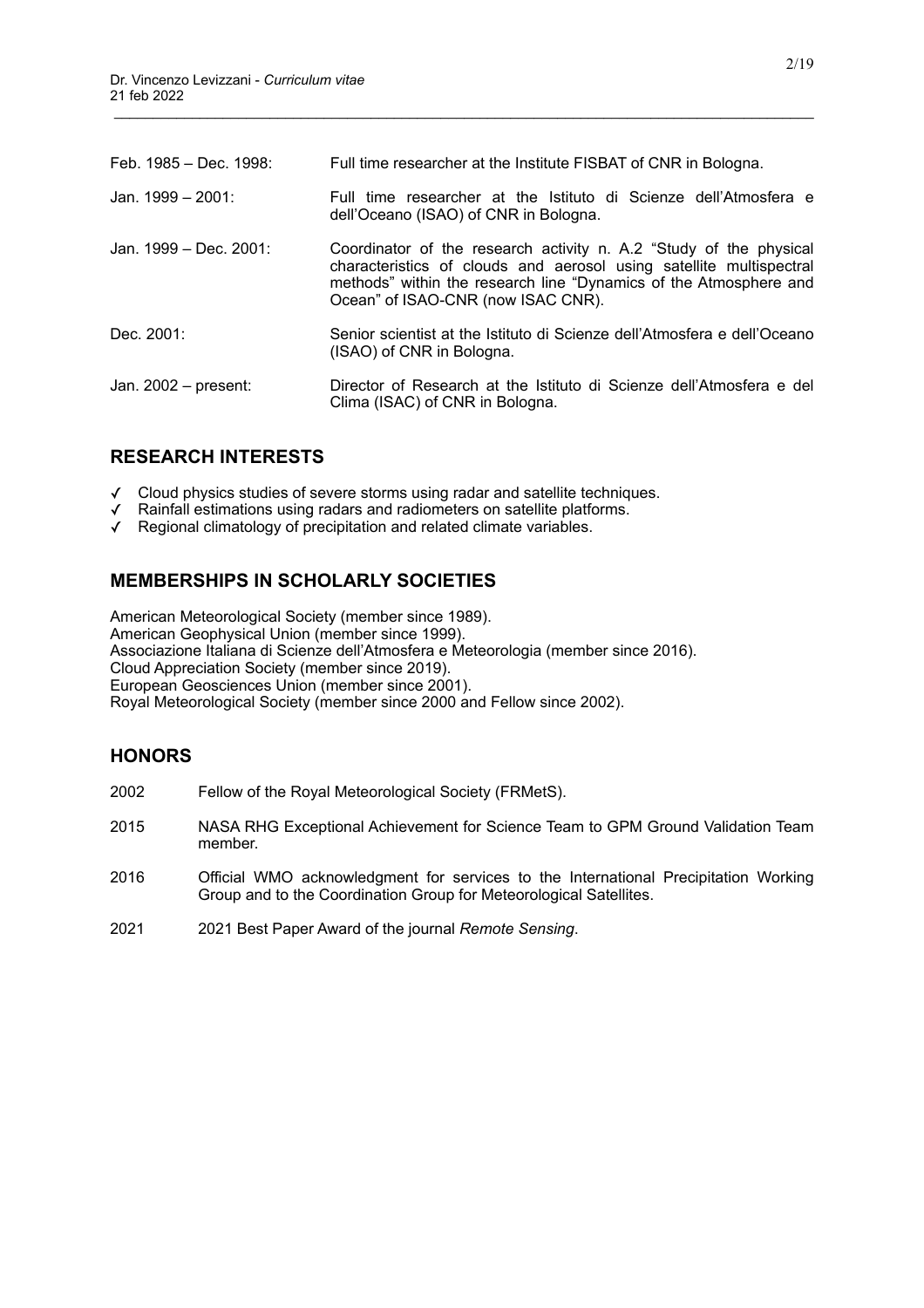# **PROFESSIONAL ACTIVITIES**

#### **International**

| Nov. 1997:       | Invited expert at the Scientific Working Group, European Organization for the<br>Exploitation of Meteorological Satellites (EUMETSAT), Darmstadt, 5-6 March.                                                                       |
|------------------|------------------------------------------------------------------------------------------------------------------------------------------------------------------------------------------------------------------------------------|
|                  | 1997, 1998, 1999, 2000, 2001, 2002, 2003, 2005: Visiting Scientist at the European<br>Organization for the Exploitation of Meteorological Satellites (EUMETSAT),<br>Meteorological Division, Darmstadt, Germany.                   |
| $1998 - 2000$ :  | Member of the Coordination and Implementation Group, Mesoscale Alpine<br>Programme.                                                                                                                                                |
| $1998 - 2000$ :  | Coordinator of the Lago Maggiore Target Area (LAMATA) of the Special<br>Observing Period, Mesoscale Alpine Programme.                                                                                                              |
| 1999:            | Coordinator of the Italian ground instrumentation during the Special Observing<br>Period (SOP) of the Mesoscale Alpine Programme (7 Sept. - 15 Nov.).                                                                              |
| 1999 – present:  | Scientific Coordinator of the research group "Satellite Meteorology" of the<br>Institute of Atmospheric and Oceanic Sciences, ISAO-CNR, Bologna, now<br>Institute of Atmospheric Sciences and Climate, ISAC-CNR.                   |
| 2000 - 2004:     | Member of the Working Group on Data Management (WGDM) of the Global<br>Energy and Water Cycle Experiment (GEWEX) of the World Climate Research<br>Programme (WCRP), a programme of the World Meteorological Organization<br>(WMO). |
| $2001 - 2002$ :  | Chairman of the Applications Expert Group (AEG) on Nowcasting and Very<br>Short Range Forecasting for EUMETSAT' Meteosat Third Generation.                                                                                         |
| $2001 - 2004$ :  | Co-founder and first chairman of the International Precipitation Working Group<br>(IPWG) of the Coordination Group for Meteorological Satellites (CGMS)<br>sponsored by WMO.                                                       |
| 2001:            | Member of the EC-NASA Earth Science Working Group.                                                                                                                                                                                 |
| $2002 - 2016$ :  | Member of the Core Group and Advisory Council (from 2008) of the European<br>Severe Storms Laboratory (ESSL).                                                                                                                      |
| $2003 - 2004$ :  | Member of the Working Group on Data Management (WGDM) of WMO-<br>GEWEX.                                                                                                                                                            |
| $2003 - 2004$ :  | Member of the Working Group on Satellite Matters of WMO-WCRP.                                                                                                                                                                      |
| $2004 - 2012$ :  | Member of the International Commission on Clouds and Precipitation (ICCP)<br>of the International Association for Meteorology and Atmospheric Sciences<br>(IAMAS).                                                                 |
| $2005 - 2006$ :  | Member of the Working Group on Data Management and Analysis (WGDMA)<br>of WCRP-GEWEX of WMO.                                                                                                                                       |
| $2006 - 2012$ :  | Chairman of the Working Group on Precipitation Radar Networks (WGPRN) of<br>WCRP-GEWEX of WMO.                                                                                                                                     |
| $2009 - present$ | Chairman of the Science Application Group of EUMETSAT's Post-EPS sensor<br>MetImage.                                                                                                                                               |
| $2011 - 2013$    | Member of the GEWEX Hydroclimatology Panel.                                                                                                                                                                                        |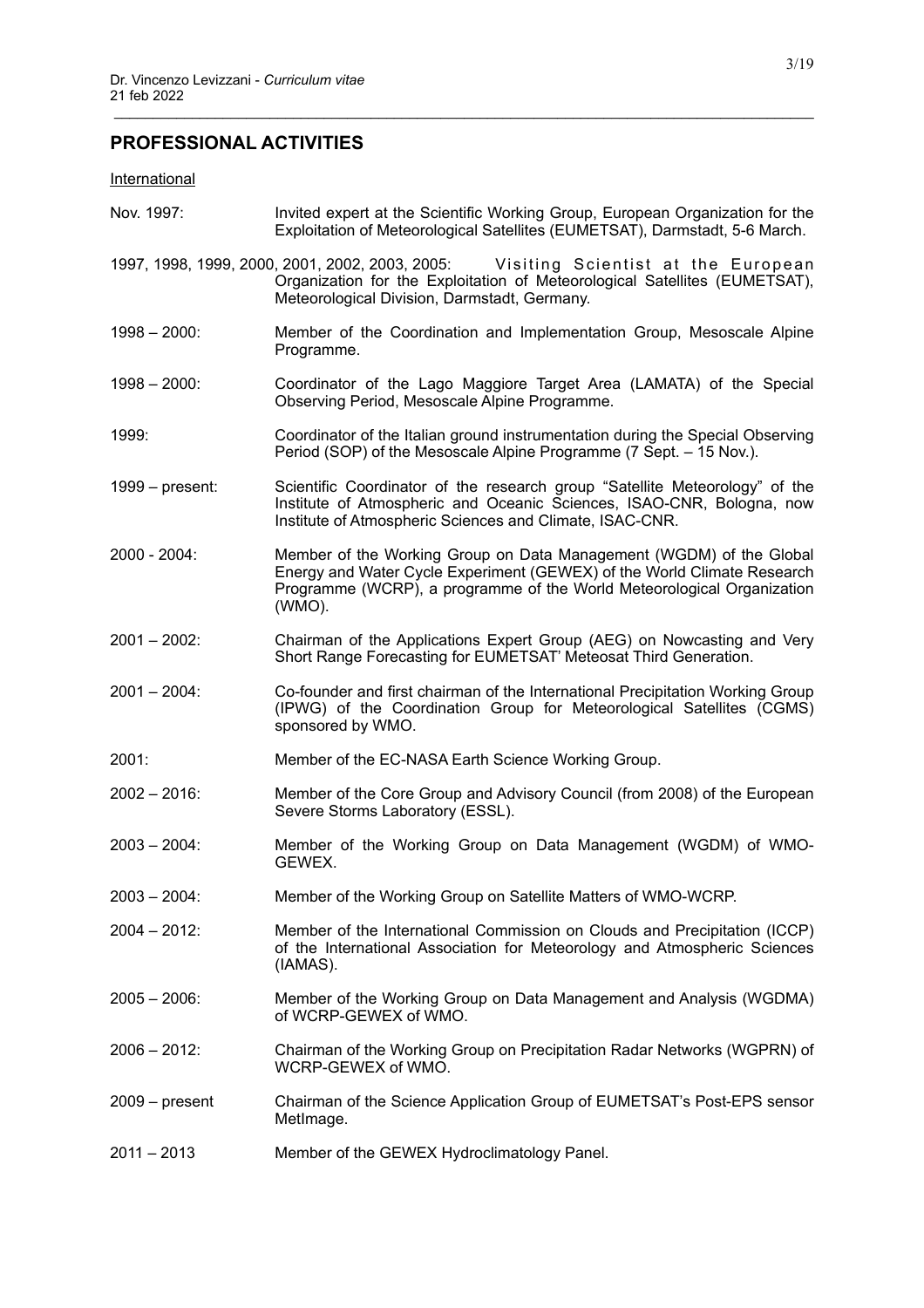| $2013 - 2014$             | Chairman of EUMETSAT's Joint Precipitation Working Group (JPWG).                                                                                                           |
|---------------------------|----------------------------------------------------------------------------------------------------------------------------------------------------------------------------|
| $2013 - 2015$             | Member of the WMO Commission on Atmospheric Sciences.                                                                                                                      |
| $2013 - 2017$             | Member of the Mission Advisory Group of the Geosounder mission of the<br>European Space Agency (ESA).                                                                      |
| $2015 - 2018$             | Member of the American Meteorological Society Hydrologic Research Awards<br>Committee.                                                                                     |
| 2015                      | NASA RHG Exceptional Achievement for Science Team to GPM Ground<br>Validation Team member.                                                                                 |
| $2015 - 2018$             | Co-chair GK-2A Satellite Algorithm Review Team of the Korean Meteorological<br>Administration.                                                                             |
| $2017 - 2018$             | Italian National Delegate within the WMO Commission on Atmospheric<br>Sciences (CAS).                                                                                      |
| $2000 - present$          | Member of several international committees for job selection and career<br>advancement.                                                                                    |
| National                  |                                                                                                                                                                            |
| May 1994 -<br>Dec. 1998:  | Member and Secretary of the Institute FISBAT's Scientific Committee.                                                                                                       |
| 1995 - 1998:              | In charge of the NOAA/AVHRR HRPT station within the Large Facilities<br>Project of CNR. Coordination of research activities and national and<br>international cooperation. |
| Mar. 1989 -<br>Oct. 1999: | Head of FISBAT's (ISAO after Jan. 1999) Computing Department.<br>Responsible for coordinating computing technology and networking.                                         |
| May 1992 -<br>Oct. 1999:  | Member of Computing and Networking Commission of the CNR Research<br>Area in Bologna.                                                                                      |
| $2000 - present$ :        | Member of several evaluation committees for permanent and temporary<br>research positions at ISAO, IFA and ISAC CNR.                                                       |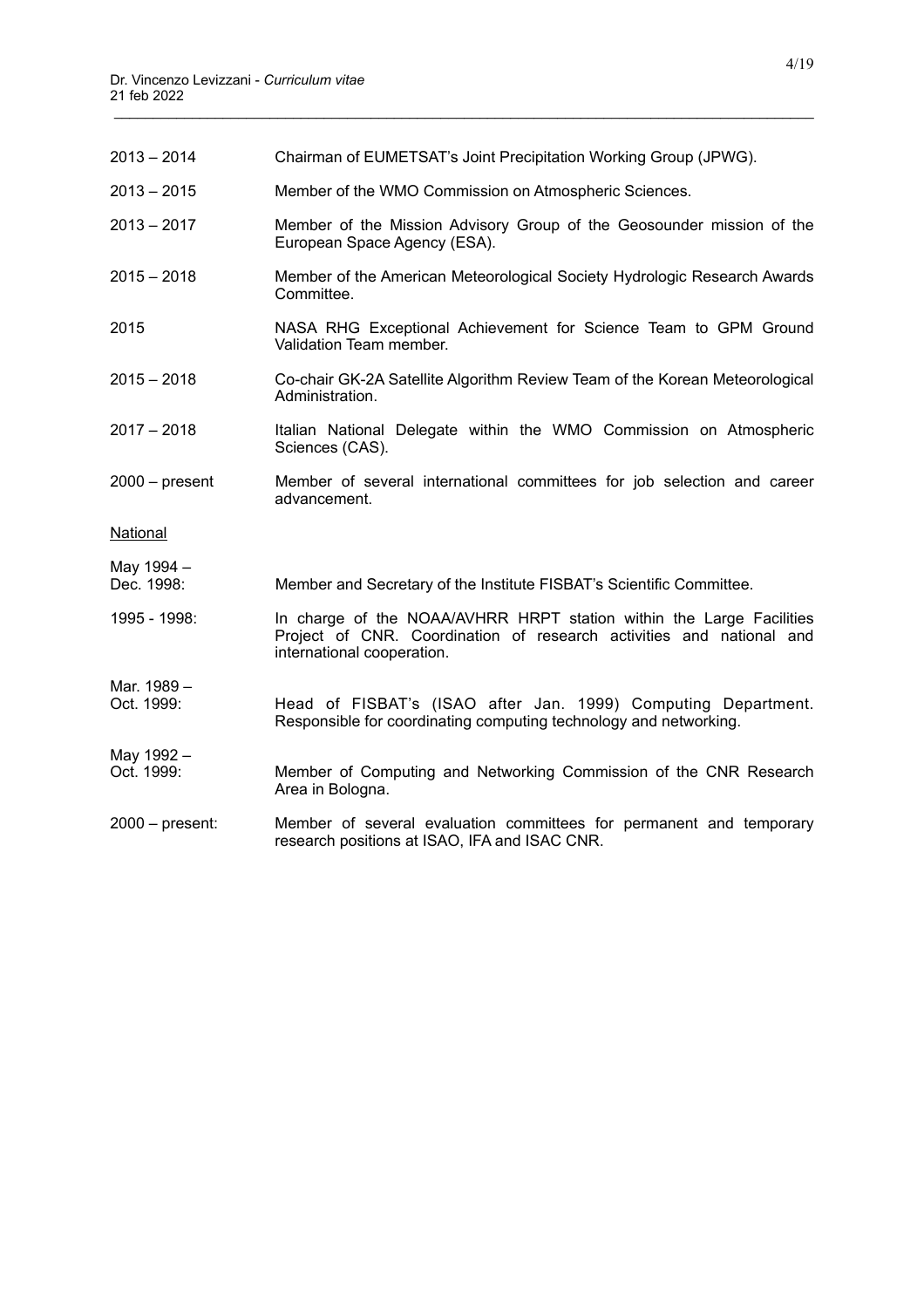### **REVIEWING AND EDITORIAL ACTIVITIES**

\_\_\_\_\_\_\_\_\_\_\_\_\_\_\_\_\_\_\_\_\_\_\_\_\_\_\_\_\_\_\_\_\_\_\_\_\_\_\_\_\_\_\_\_\_\_\_\_\_\_\_\_\_\_\_\_\_\_\_\_\_\_\_\_\_\_\_\_\_\_\_\_\_\_\_\_\_\_\_\_\_\_\_\_\_\_\_\_\_\_

Reviewer for the following international journals

- ❑ *Advances in Geosciences*
- ❑ *Advances in Water Resources*
- ❑ *Aerobiologia* International Journal of Aerobiology
- ❑ *Annales Geophysicae*
- ❑ *Atmosféra*
- ❑ *Atmospheric Chemistry and Physics*
- ❑ *Atmospheric Environment*
- ❑ *Atmospheric Research*
- ❑ *Atmospheric Measurement Techniques*
- ❑ *Bulletin of the American Meteorological Society*
- ❑ *Bulletin of Atmospheric Science and Technology*
- ❑ *Climate Dynamics*
- ❑ *Earth System Science Data*
- ❑ *Environmental Modeling and Software*
- ❑ *Geophysical Research Letters*
- ❑ *Hydrology and Earth System Sciences*
- ❑ *Journal of Hydrology*
- ❑ *IEEE Gescience and Remote Sensing Letters*
- ❑ *IEEE Transactions on Geoscience and Remote Sensing*
- ❑ *International Journal of Climatology*
- ❑ *International Journal of Environment and Pollution*
- ❑ *Journal of Atmospheric and Oceanic Technology*
- ❑ *Journal of Applied Meteorology (and Climatology)*
- ❑ *Journal of Climate*
- ❑ *Journal of Geophysical Research*
- ❑ *Journal of Hydrology*
- ❑ *Journal of Hydrometeorology*
- ❑ *Journal of the Meteorological Society of Japan*
- ❑ *Meteorological Applications*
- ❑ *Meteorology and Atmospheric Physics*
- ❑ *Monthly Weather Review*
- ❑ *Nature*
- ❑ *Quarterly Journal of the Royal Meteorological Society*
- ❑ *Remote Sensing*
- ❑ *Remote Sensing of Environment*
- ❑ *Reviews of Geophysics*
- ❑ *Tellus*

#### Editorial activities in international journals

Past

- ❑ Editorial board of *Aerobiologia* International Journal of Aerobiology (1989-1992; 2001).
- ❑ Associate Editor of *Aerobiologia* International Journal of Aerobiology (2005- 2009).
- ❑ Editorial Board of *Atmosphere* (2012 2013).
- ❑ Editorial Board of *Climate* (2012 2013).
- ❑ Founder and Co-Chief Editor of *Physical Aerobiology* (1997-2000).
- ❑ Scientific Committee of *Polar Atmospheres* (2000 2010).
- ❑ Editorial Board of *The Scientific World Journal* (2012 2013).
- ❑ Editorial Board of *European Journal of Remote Sensing* (2008 2014).

❑ Section Editor in Chief "Remote Sensing of the Water Cycle" for *Remote Sensing* (2019 – 2020). **Current** 

- ❑ Associate Editor of *Atmospheric Research* (2010 present).
- ❑ Member of the Advisory Board of *UCL Open Environment* (2020 present).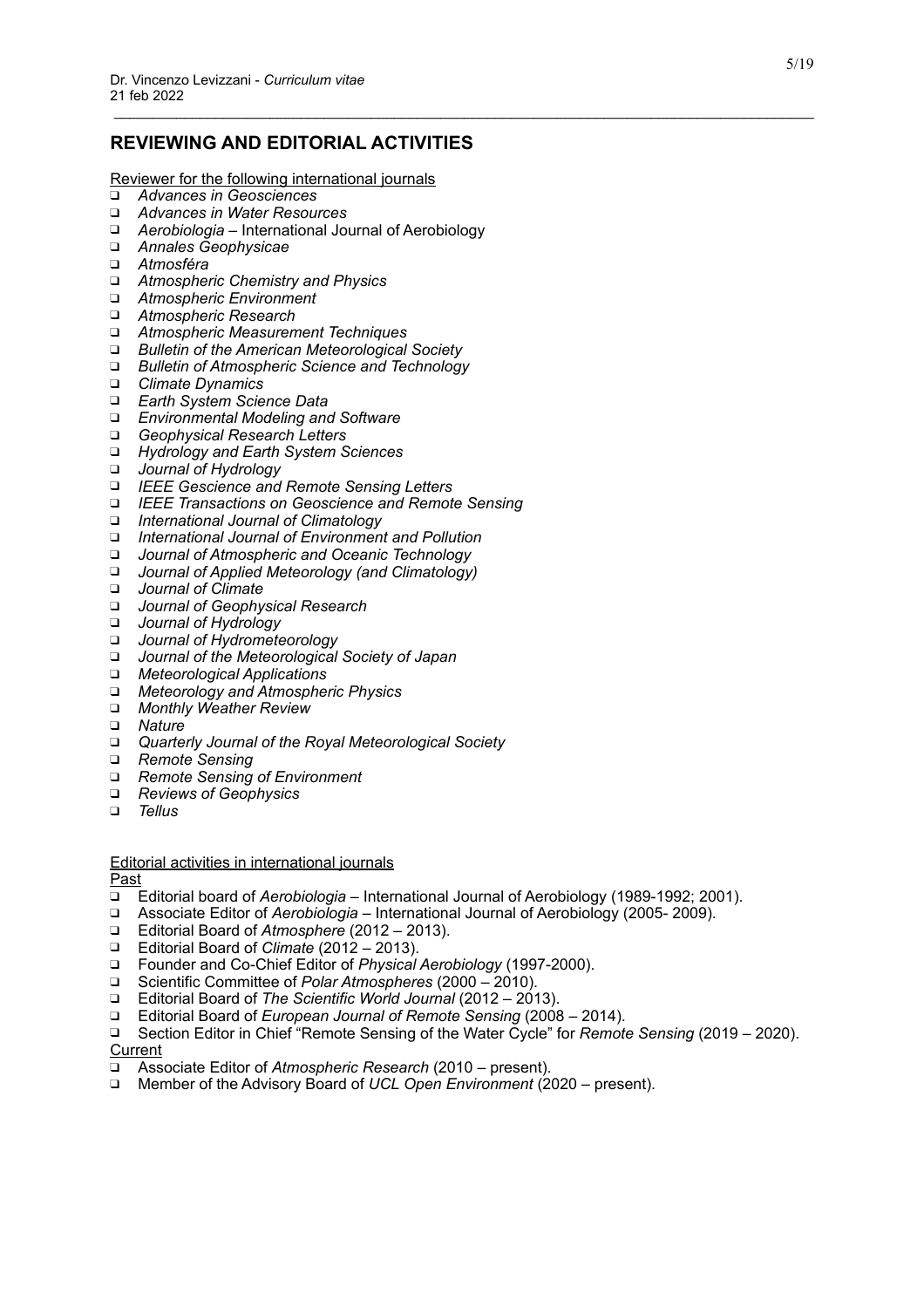# \_\_\_\_\_\_\_\_\_\_\_\_\_\_\_\_\_\_\_\_\_\_\_\_\_\_\_\_\_\_\_\_\_\_\_\_\_\_\_\_\_\_\_\_\_\_\_\_\_\_\_\_\_\_\_\_\_\_\_\_\_\_\_\_\_\_\_\_\_\_\_\_\_\_\_\_\_\_\_\_\_\_\_\_\_\_\_\_\_\_ **ORGANIZATION OF INTERNATIONAL CONFERENCES AND CHAIRMAN DUTIES**

1996: Convener of the International Workshop on "WWW & Aerobiology: State of the Art and Lines of Action", Bologna, 16-17 Feb. 1998: MAP Meeting '98, Chamonix, 15–19 Jun.: Chairman Session 1 "Hydrology and upper tropospheric PV anomalies". 1998: Co-organizer of the "Advanced Aerobiology Course '98" of the International Association for Aerobiology, Riva del Garda, 6- 12 Sept. 1998: Co-chairman (sharing with Prof. R. Jaenicke) of Session 1.4 "Fundamental mechanisms in aerobiology: meteorological factors" of the 6<sup>th</sup> Int. Con. On Aerobiology, Perugia, 31 Aug.–5 Sept. 1999: "The 1999 EUMETSAT Meteorological Satellite Data Users' Conference", Copenhagen, 6–10 Sept.: Member of the Scientific Programme Committee and Chairman Session 1 "Current and future satellite systems". 2000: "The 2000 EUMETSAT Meteorological Satellite Data Users' Conference", Bologna, 29 May–2 Jun.: Local Organizer, Member of the Scientific Programme Committee and Co-Chairman of "Rapid Scan Workshop" (sharing with Dr. H. P. Roesli). 2001: "EUMETSAT's 1st Post-MSG User Consultation Workshop", Darmstadt, 13-15 Nov.: Member of Organizing Committee and Chairman Session 4. 2002: "SPIE's 3rd Int. Asia-Pacific Symposium on Remote Sensing of the Atmosphere, Environment, and Space", Hangzhou, China, 23-27 Oct.: Member of Program Committee of Symposium AE105 "Applications with Weather Satellites". 2002: "The World Weather Research Programme's (WWRP) International Conference on Quantitative Precipitation Forecasting (QPF)", Reading, UK, 2-6 Sept.: Chairman Session 2 "Precipitation Estimation". 2002: "1st Workshop of the International Precipitation Working Group", Madrid, Spain, 23-27 Sept.: Chairman. 2004: "The 2004 EUMETSAT Meteorological Satellite Data Users' Conference", Prague, 31 May–4 Jun.: Member of the Scientific Programme Committee and Chairman of Session 5 "Ocean and Climate Observations". 2004: 14th International Conference on Clouds and Precipitation, Bologna, 18–23 Jul.: Deputy Chair and Chairman of Session S1.1 "Aerosol-cloud interactions" 2005: 7<sup>th</sup> Plinius Conference on Mediterranean Storms, Rethymnon, Crete, 5-7 Oct.: Member of the Scientific Committee. 2006: EGU General Assembly, 02-07 April: Co-convener Session: "Precipitation Remote Sensing with Applications in Hydrometeorology and Flood Forecasting" 2007: EGU General Assembly, 15-20 April: Co-convener Session: "Satellite Remote Sensing Applications in Hydrometeorology, Water Cycle, and Flood Forecasting" 2007: Convegno Nazionale di Fisica della Terra Fluida e Problematiche Affini, Ischia, 11-15 June, Coordinator Section 1 "Microfisica Atmosferica, Fisica delle Nubi e dell'Aerosol Atmosferico".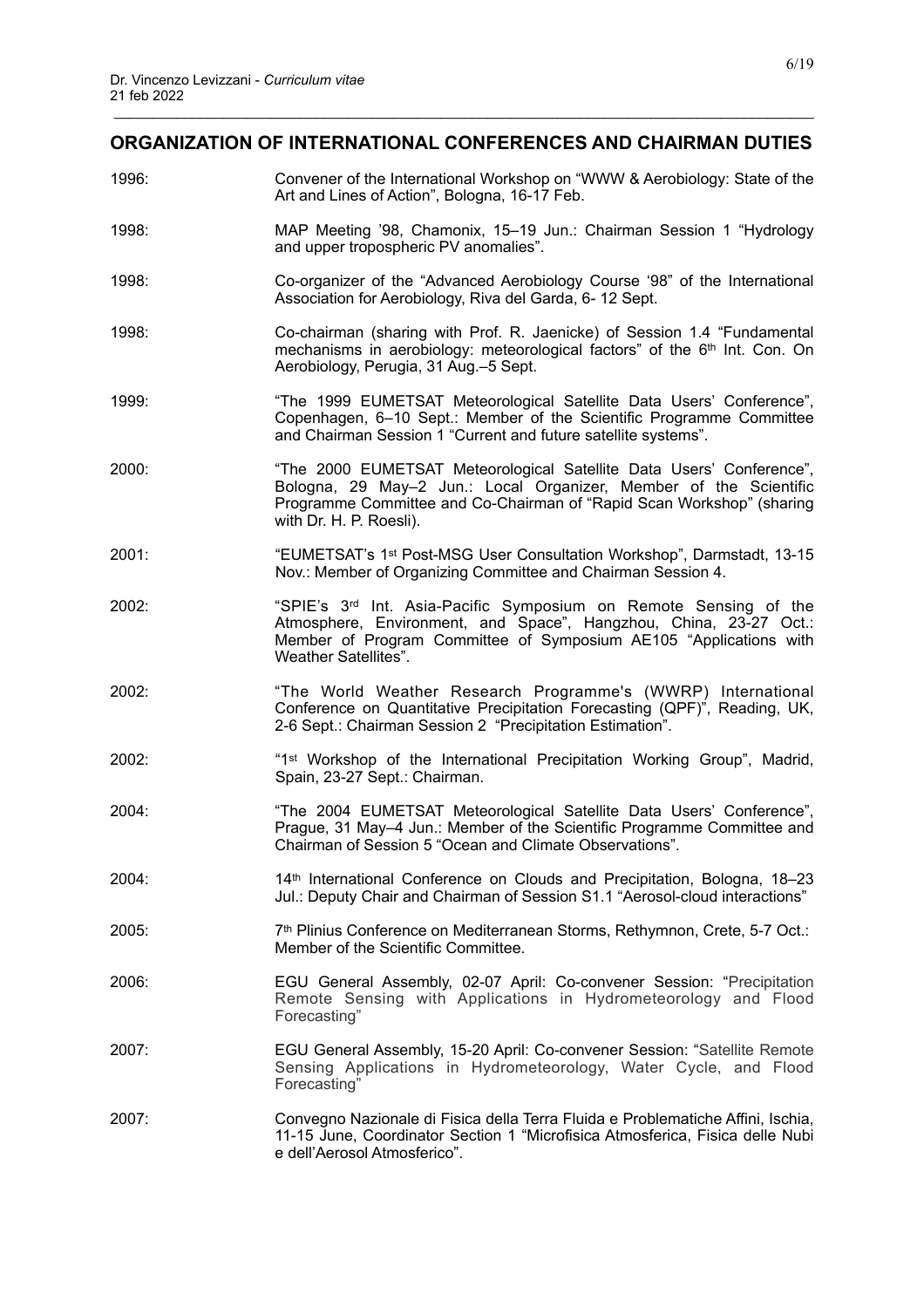| 2007: | 9th EGU Plinius Conference on Mediterranean Storms, Varenna, Italy, 10-13<br>Sept.: Co-convener Session 1 "Climate Change & Extreme Events".                                                                                                      |
|-------|---------------------------------------------------------------------------------------------------------------------------------------------------------------------------------------------------------------------------------------------------|
| 2008: | EGU General Assembly, Vienna, 13-18 April: Co-convener Session<br>"Precipitation: from measurement to modelling and application in catchment<br>hydrology".                                                                                       |
| 2008: | 2008 EUMETSAT Meteorological Satellite Conference, Darmstadt, Germany,<br>8-12 Sept.: Member of the Scientific Programme Committee and Co-chair of<br>the Session "Hydrometeorology".                                                             |
| 2008: | 10 <sup>th</sup> EGU Plinius Conference on Mediterranean Storms, Nicosia, Cyprus,<br>22-24 Sept.: Co-convener Session 1 "Climate Change & Extreme Events".                                                                                        |
| 2009: | EGU General Assembly, Vienna, 19-24 April: Co-convener Session<br>"Precipitation: Measurement, Climatology, Remote Sensing, and Modeling".                                                                                                        |
| 2009: | ESA-EGU-ISPRS-GEWEX Conf on "EO and Water Cycle Science: Towards a<br>Water Cycle Multi-Mission Observation Strategy", Frascati, 18-20 Nov.<br>Member of the Int. Scientific Committee and Chairman of Session 1.1:<br>Precipitation.             |
| 2010: | EGU General Assembly, Vienna, 2-7 May: Co-convener Session<br>"Precipitation: Measurement, Climatology, Remote Sensing, and Modeling".                                                                                                            |
| 2011: | EGU General Assembly, Vienna, 3-8 April: Co-convener Session<br>"Precipitation: Measurement, Climatology, Remote Sensing, and Modeling".                                                                                                          |
| 2012: | EGU General Assembly, Vienna, 22-27 April: Co-convener Session<br>"Precipitation: Measurement, Climatology, Remote Sensing, and Modeling".                                                                                                        |
| 2013: | EGU General Assembly, Vienna, 7-12 April: Co-convener Session<br>"Precipitation: Measurement, Climatology, Remote Sensing, and Modeling".                                                                                                         |
| 2014: | EGU General Assembly, Vienna, 27 April - 2 May: Co-convener Session<br>"Precipitation: Measurement, Climatology, Remote Sensing, and Modeling".                                                                                                   |
| 2014: | 7th Int. Scientific Conf. on the Global Water and Energy Cycle, 14-17 July, The<br>Hague. Member of Scientific Program Committee and Co-chair of Session<br>"Land Precipitation and Drought: Observations, Modeling, Errors, and<br>Uncertainty". |
| 2014: | EUMETSAT Meteorological Satellite Conference, 22-26 September: Member<br>of the Scientific Program Committee.                                                                                                                                     |
| 2014: | 7 <sup>th</sup> Workshop of the International Precipitation Working Group, Tsukuba, 17-21<br>November. Chairman Session "Satellite program status".                                                                                               |
| 2015: | EGU General Assembly, Vienna, 12-17 April: Co-convener Session<br>"Precipitation: Measurement, Climatology, Remote Sensing, and Modeling".                                                                                                        |
| 2016: | EGU General Assembly, Vienna, 22-27 April: Co-convener Session<br>"Precipitation: Measurement, Climatology, Remote Sensing, and Modeling".                                                                                                        |
| 2016: | 8th IPWG and 5th IWSSM Joint Workshop, Bologna, 3-7 October, Chair of<br>Organizing Committee.                                                                                                                                                    |
| 2017: | EGU General Assembly, Vienna, 23-28 April: Co-convener Session<br>"Precipitation: Measurement, Climatology, Remote Sensing, and Modeling".                                                                                                        |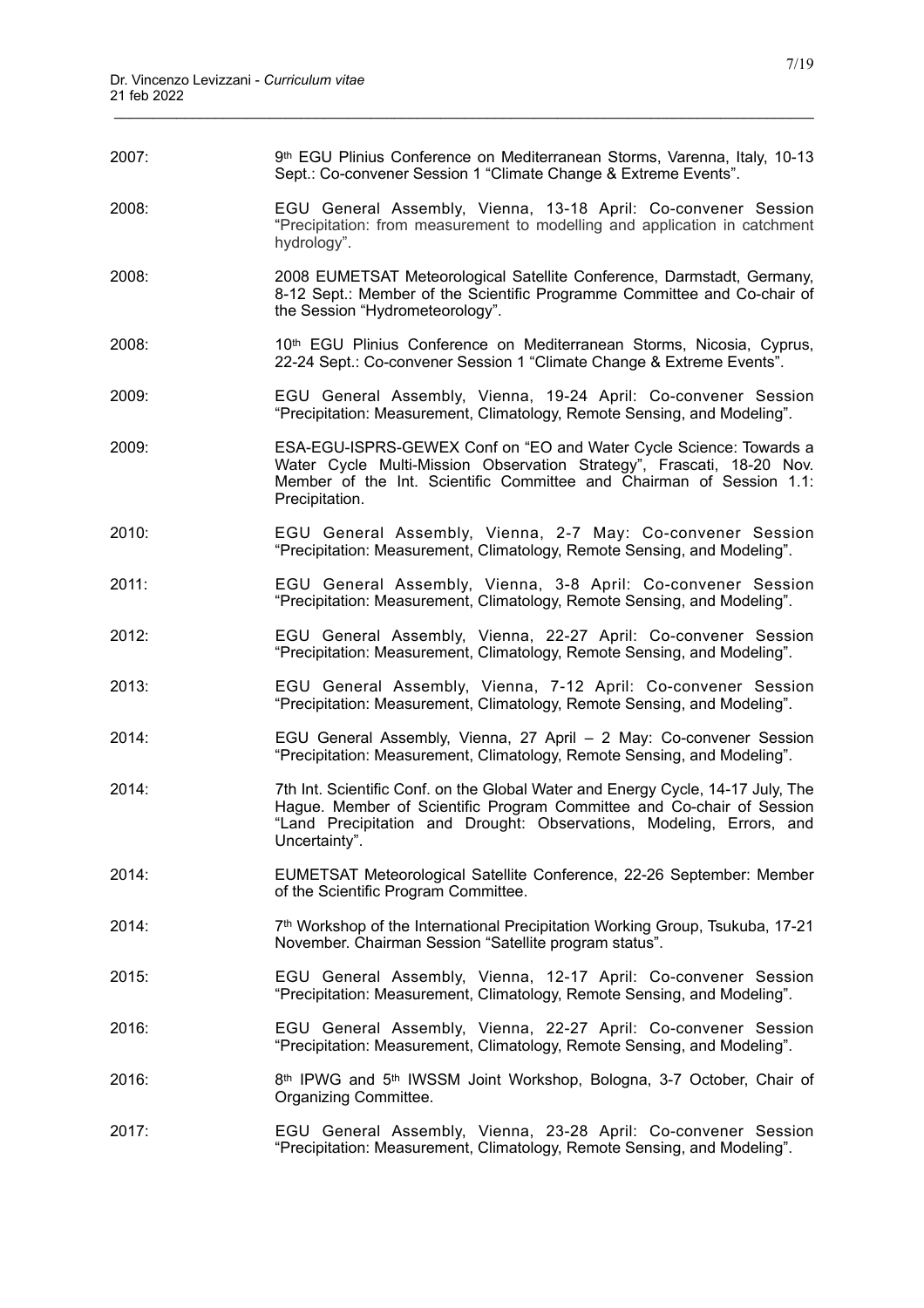| 2018: | EGU General Assembly, Vienna, 8-13 April: Co-convener Session<br>"Precipitation: Measurement, Climatology, Remote Sensing, and Modeling".  |
|-------|--------------------------------------------------------------------------------------------------------------------------------------------|
| 2019: | 12 <sup>th</sup> International Precipitation Conference, Irvine, CA, USA, 12-14 June:<br>Member of the Organizing Committee.               |
| 2019: | EGU General Assembly, Vienna, 7-12 April: Co-convener Session<br>"Precipitation: Measurement, Climatology, Remote Sensing, and Modeling".  |
| 2020: | EGU General Assembly, Vienna, 4-8 May: Co-convener Session<br>"Precipitation: Measurement, Climatology, Remote Sensing, and Modeling".     |
| 2021: | EGU General Assembly, Vienna, 19-30 April: Co-convener Session<br>"Precipitation: Measurement, Climatology, Remote Sensing, and Modeling". |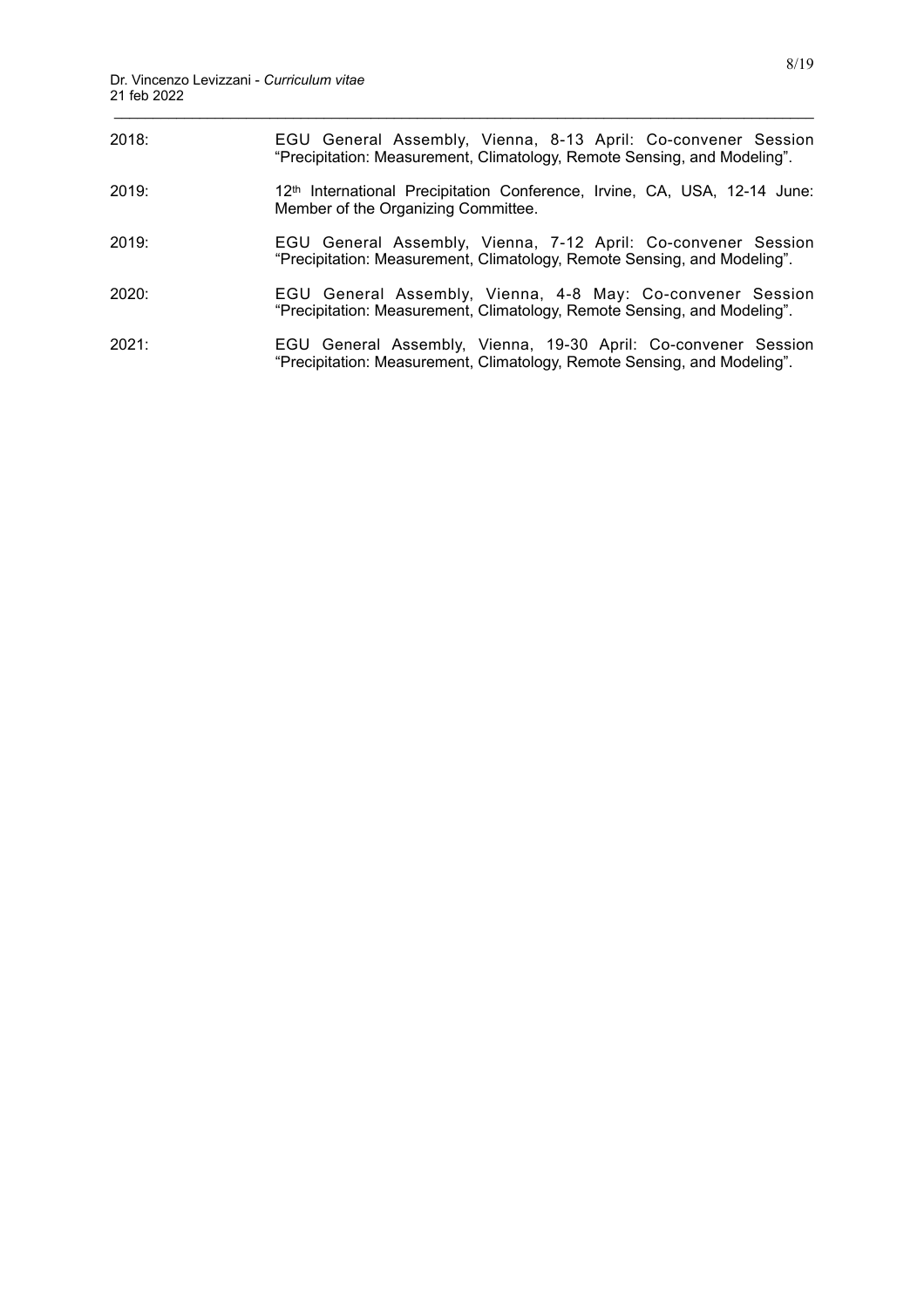### **LEADERSHIP AND/OR PARTICIPATION TO SCIENTIFIC PROJECTS**

1996 - 1997: Coordinator of the Research Project "Deep convection in the alpine area: A combined approach by radar, satellite and heat and moisture fluxes" within CNR Strategic Project MAP-Mesoscale Alpine Programme.

- 1996 present: Coordinator of Sub-Project "Deep convection, radiation balance and humidification of upper troposphere and stratosphere. A combined study using data from TRMM, METEOSAT, NOAA/AVHRR, SCaRaB, weather radar and cloud modeling" financed by the Italian Space Agency within the Project "Hydrological Cycle".
- 1996 1998: Vice-Coordinator (Coord. Dr. Claudio Tomasi) of the "Radiative transfer processes in the Antarctic troposphere" of the Italian Antarctic Research Programme.
- 1996 1999: Principal Investigator, EUROTRAC 2, Sub-Project PROCLOUD.
- 1997 1998: Coordinator of the research project "Study of mid-latitude convective systems in the southern and northern hemisphere using radar and satellite data and cloud modeling" within the international bi-lateral agreement CNR - CONICET Argentina.
- 1998 2001: Coordinator of the Sub\_Project "Role of clouds, aerosol, water vapor and vegetation for the determination of the radiative balance" financed by the Italian Space Agency within the Project "GERB-SEVIRI synergy for the investigation of radiative balance at regional and global scale".
- 1999: Coordinator of the project "Coordinamento delle misure al suolo nella Target Area del Lago Maggiore durante la campagna SOP" within CNR's Strategic Project "MAP per il Periodo Speciale di Osservazioni MAP-SOP".
- 1999 2001: Coordinator of the Project "Monitoraggio e modellazione di aerosol e nubi utilizzando i sensori ottici MMRS e HRTC del satellite SAC-C" funded by the Italian Space Agency.
- 1999 2002: Coordinator of the Project "Studio dei processi dinamico-microfisici della precipitazione con tecniche multispettrali e sviluppo di analisi per modelli ad area limitata" of CNR's National Group for the Prevention of Hydrogeological Disasters (GNDCI).
- 1999 present: Coordinator of the International Project "Use of the MSG SEVIRI channels in a combined SSM/I, TRMM and geostationary IR method for rapid updates of rainfall" of the European Space Agency (ESA) and EUMETSAT within the METEOSAT Second Generation Research Announcement of Opportunity (MSG-RAO). Project ID 152.
- 1999 2000: Coordinator of the Project "Improvement and validation of the GASP aerosol product" of the European Space Agency (ESA).
- $2001 2003$ : Coordinator of the European Commission  $5<sup>th</sup>$  Framework Programme Project "European satellite rainfall analysis and monitoring at the geostationary scale – EURAINSAT".
- $2001 2003$ : Partner of the European Commission  $5<sup>th</sup>$  Framework Programme Project "Multi-sensor precipitation measurements integration calibration and flood forecasting – MUSIC", coordinator Prof. Ezio Todini, Univ. of Bologna.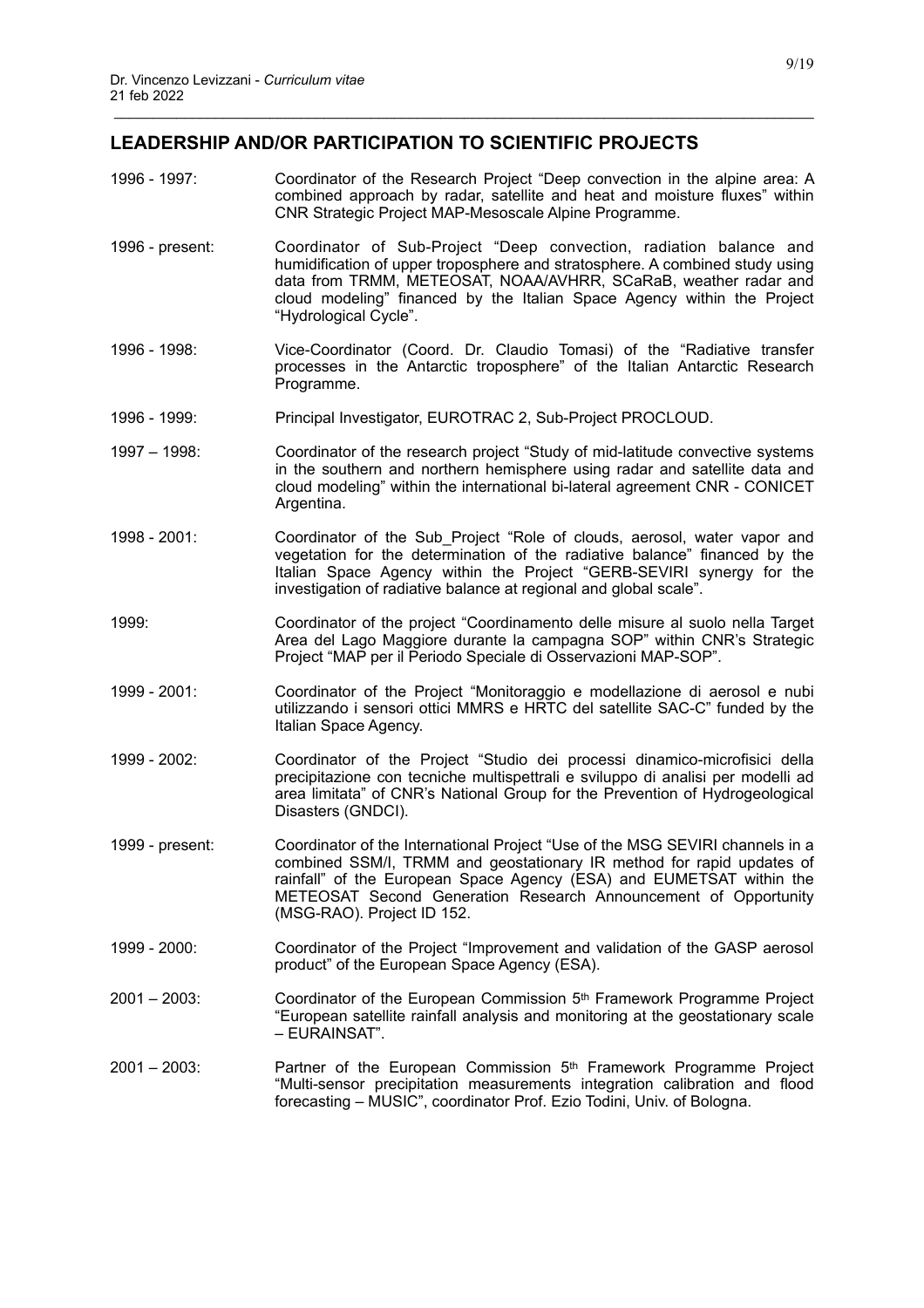| 2001 - 2002:    | Coordinator of the project "Multispectral satellite analysis of clouds and<br>precipitation structure" within the International bi-lateral agreement CNR-MOS,<br>Israel. Project with Hebrew University of Jerusalem (Prof. D. Rosenfeld).                                                                      |
|-----------------|-----------------------------------------------------------------------------------------------------------------------------------------------------------------------------------------------------------------------------------------------------------------------------------------------------------------|
| 2001 – 2002:    | Coordinator of the project "Atmospheric aerosol characterization from satellite:<br>synergy between polar and geostationary platforms in the Korean area" within<br>the International bi-lateral agreement CNR-KOSEF. Project with Seoul<br>National University (Prof. Byung-Ju Sohn).                          |
| 2002 - 2004:    | Partner of the European Commission 5 <sup>th</sup> Framework Programme Project<br>"Critical Assessment of Available Radar Precipitation estimation Techniques<br>and development of innovative approaches for environmental management -<br>CARPEDIEM", coordinator Dr. Pier Paolo Alberoni, ARPA-SMR, Bologna. |
| 2004 - 2007:    | Partner of the European Commission INTERREG Project "Risk Advance<br>Forecasting System to advise on risk events and management -<br>RISKAWARE", coordinator Dr. Pier Paolo Alberoni, ARPA-SMR, Bologna.                                                                                                        |
| 2005:           | Coordinator of the EUMETSAT contract "A microphysical retrieval package for<br>cloud-aerosol interactions using MSG SEVIRI".                                                                                                                                                                                    |
| $2005 - 2007$ : | Partner of the European Commission 6th Framework Programme Project<br>"Anthropogenic Aerosol Triggering and Invigorating Severe Storms -<br>ANTISTORM", coordinator Prof. Daniel Rosenfeld, Hebrew University of<br>Jerusalem, Israel.                                                                          |
| 2006 - 2007:    | Partner of the European Commission INTERREG III - ARCHIMED project on<br>"Weather Risk Reduction in the Central and Eastern Mediterranean -<br>RISKMED", coordinator Prof. Aristides Bartzokas, Univ. of Ioannina.                                                                                              |
| 2011 - 2012     | Partner of the European Commission GMES Project "A collaborative project<br>aimed at pre-validation of a GMES Global Water Scarcity Information Service<br>- GLOWASIS", coordinator Dr. Rogier Westerhoff, Deltares.                                                                                            |
| $2013 - 2017$   | Partner and Leader of WP3 of the European Commission Collaborative<br>Project "Global Earth Observation for integrated water resource assessment -<br>eartH2Observe", coordinator Dr. Jaap Schellekens, Deltares.                                                                                               |
| 2019-2021       | Partner ESA RAINCAST project, coordinator Dr. Alessandro Battaglia, Univ.<br>Leicester.                                                                                                                                                                                                                         |
| 2019-present    | Partner Copernicus C3S Essential Climate Variable products derived from<br>observations-Lot 1 project, coordinator Deutscher Wetterdienst.                                                                                                                                                                      |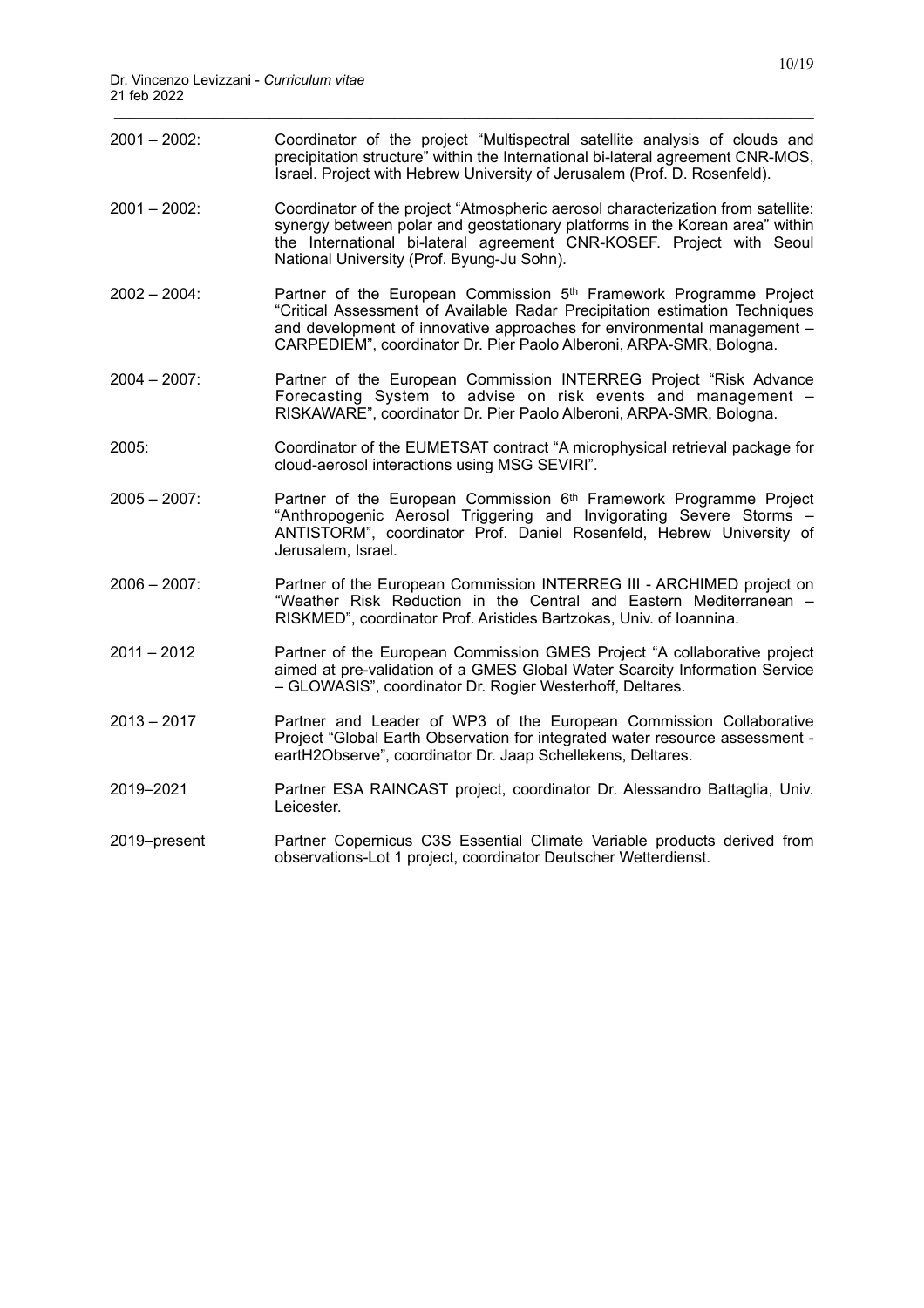# **TEACHING EXPERIENCE**

| Oct. - Nov. 1988:  | Visiting Professor at the Consejo Nacional de Investigaciones<br>Cientifica y Tecnica (CONICET) and Facultad de Matematica,<br>Astronomia y Fisica of the Universidad Nacional de Cordoba,<br>Argentina. Series of lectures and seminars on cloud physics and<br>meteorology within the bilateral research project CNR-CONICET. |
|--------------------|---------------------------------------------------------------------------------------------------------------------------------------------------------------------------------------------------------------------------------------------------------------------------------------------------------------------------------|
| 1993:              | Lectures on satellite meteorology, radarmeteorology and nowcasting<br>within the cycle of lectures on Atmospheric physical and Chemical<br>Processes of the Institute FISBAT.                                                                                                                                                   |
| 1998:              | Teacher at "Corso di Formazione" of the Regional Meteorological<br>Service, Bologna, Apr. - May.                                                                                                                                                                                                                                |
| 1998:              | Teacher at the Summer School "Tecniche Strumentali nella Fisica<br>Ambientale Atmosferica", I.S.I.At.A. - CNR, Castro Marina, Lecce, 14<br>-18 Sept. Lecture on "I satelliti e l'ambiente: aspetti scientifici e<br>tecnologici".                                                                                               |
| 1999:              | Lecture at the Course on "Methodologies for Remote Sensing and<br>Conventional Data Merging", Florence, 8-18 Mar. Title: "Rainfall<br>estimates from satellite data".                                                                                                                                                           |
| Academic year      |                                                                                                                                                                                                                                                                                                                                 |
| 1999-2000:         | Contract Professor of Satellite Meteorology, Univ. of Urbino, Dept. of<br><b>Environmental Sciences.</b>                                                                                                                                                                                                                        |
| $2003 - 2004$ :    | Professor of Satellite Meteorology and Member of the Scientific<br>Committee of the Master in Applied Meteorology of the Univ. of<br>Bologna.                                                                                                                                                                                   |
| $2003 - 2006$ :    | Member of the Teaching Staff of the Master in Applied Meteorology of<br>the Univ. of Florence.                                                                                                                                                                                                                                  |
| $1999 - 2004$ :    | Contract Professor for the Cloud Physics module (10 hours) within the<br>Atmospheric Physics chair, Univ. of Bologna, Dept. of Physics.                                                                                                                                                                                         |
| $2004 - present$ : | Contract Professor of Cloud Physics (sector FIS/06), Univ. of Bologna,<br>Dept. of Physics.                                                                                                                                                                                                                                     |
| 2012:              | Teacher and School Organizer at the CNR-ISAC Summer School<br>"Severe Convective Weather: Theory and Applications", Castro<br>Marina, Lecce, 17-21 Sept. Lectures on "Satellites, Sensors and<br>Meteorological Observations".                                                                                                  |
| 2013:              | Teacher at the Alpine Summer School "Climate Change and the<br>Mountain Environment", CNR-ISAC, Course XXI, Valsavarenche,<br>18-21 Jun. Lecture on "Clouds and precipitation from space".                                                                                                                                      |
| 2016:              | Teacher and School Organizer at the CNR-ISAC Summer School<br>"Severe Convective Weather: Theory and Phenomenology", Castro<br>Marina, Lecce, 20-24 Jun. Lectures on "Radar and Satellite Sensing<br>of Severe Weather".                                                                                                        |
| 2018:              | Teacher and School Organizer at the CNR-ISAC Summer School<br>"Precipitation: Remote Sensing and Modelling", Castro Marina, Lecce,                                                                                                                                                                                              |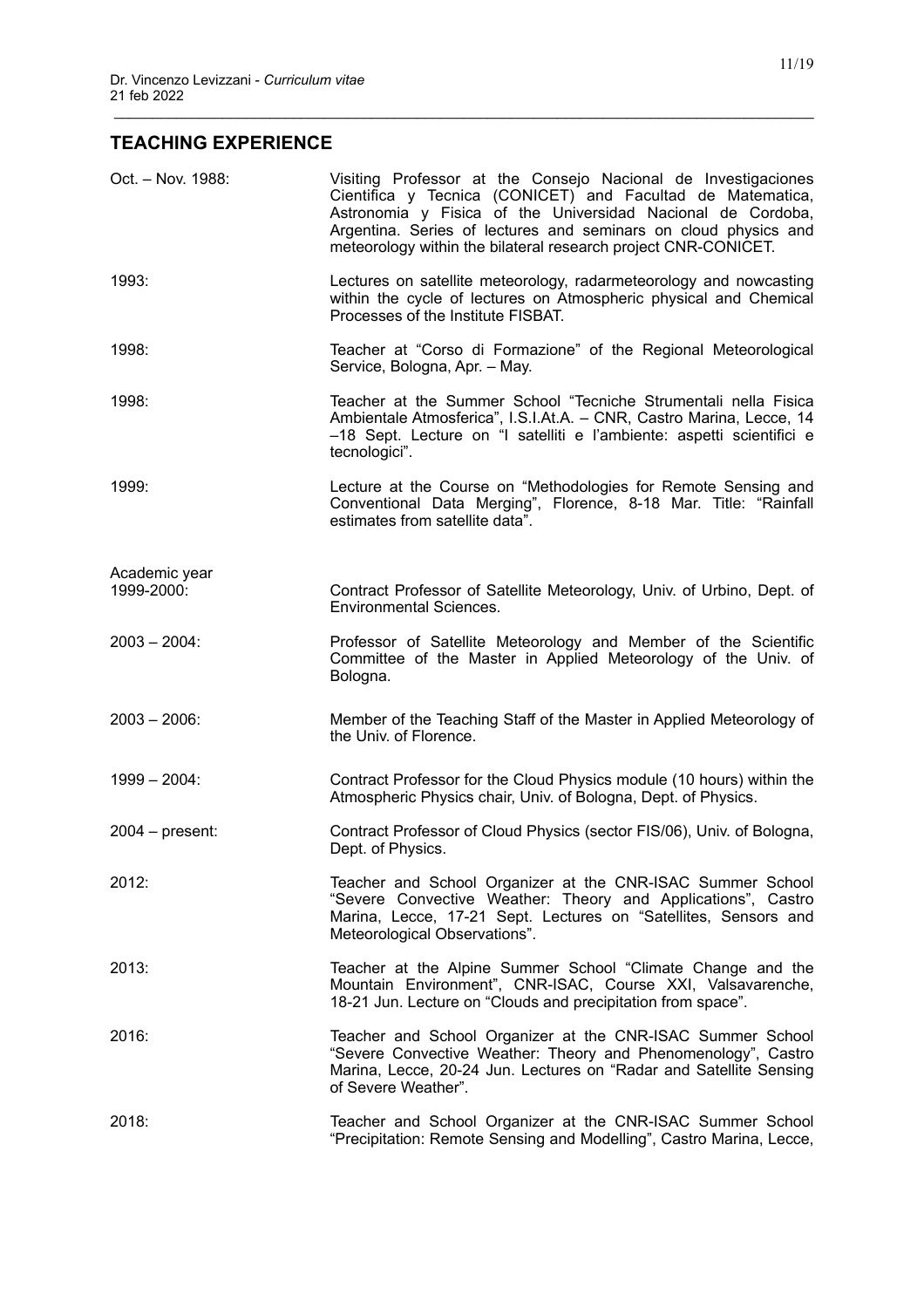18-22 Jun. Lectures on "Precipitation Formation Mechanisms: Microphysics and Cloud Structure".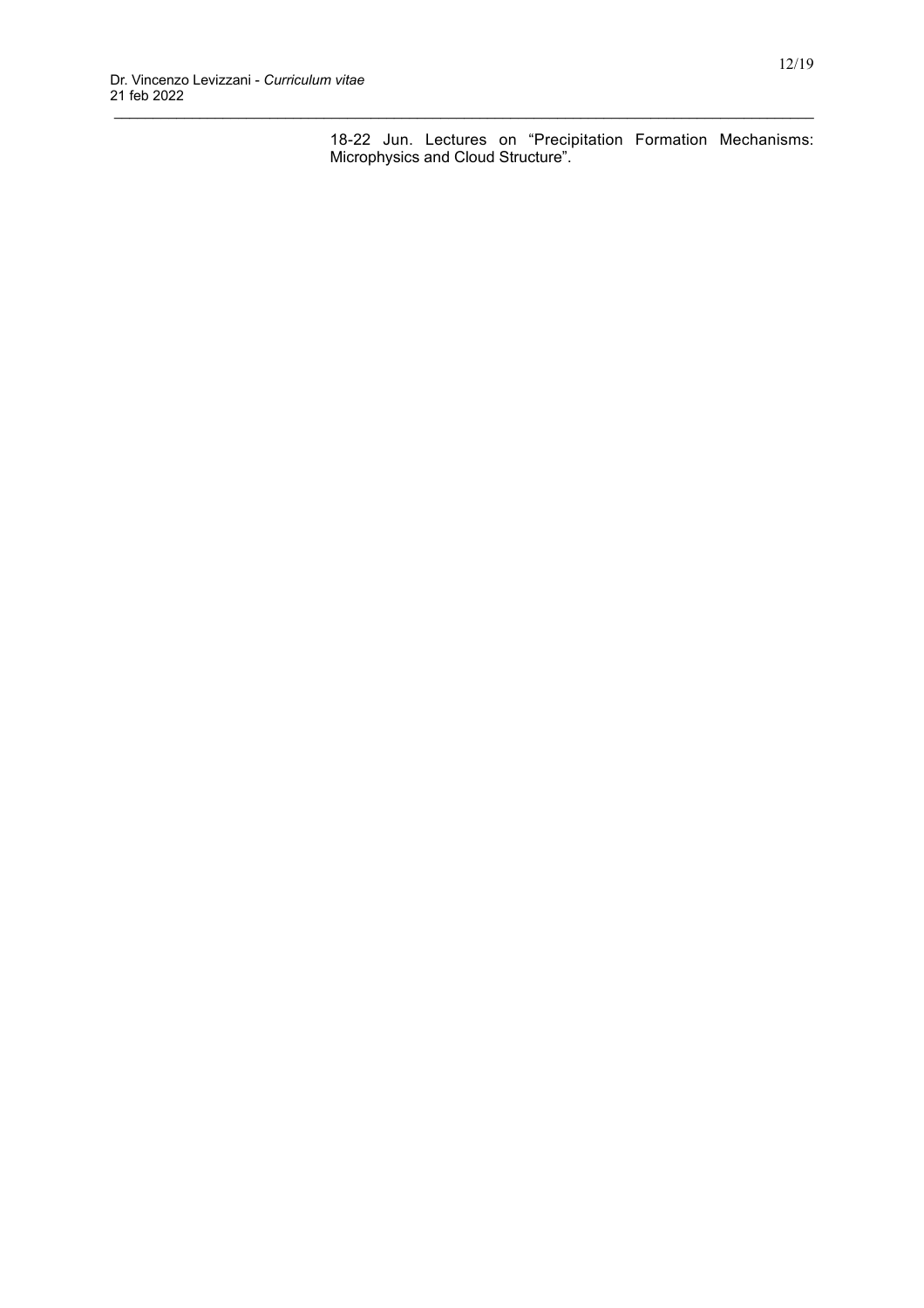### **STUDENT ADVISING**

Doctor in Physics and Mathematics

1. Academic year 1986-1987 Elisabetta Ettori, Doctor in Mathematics, Dept. of Mathematics, Univ. of Modena. Thesis: *Campi di flusso intorno a cristalli atmosferici e cattura aerodinamica di particelle*. Tutors: F. Zironi, F. Prodi and **V. Levizzani**.

- 2. Academic year 1988-1989 Leonardo Gasperoni. Doctor in Physics, Dept. of Physics, Univ. of Bologna. Thesis: *Metodi di elaborazione di immagini da satellite per la caratterizzazione dei sistemi nuvolosi con particolare riferimento alla determinazione dei campi di vento*. Tutors: F. Mainardi, S. Rambaldi, **V. Levizzani** and F. Prodi.
- 3. Academic year 1990-1991 Paolo Mezzasalma. Doctor in Physics, Dept. of Physics, Univ. of Bologna. Thesis: *Confronto fra stime di intensità di precipitazioni da satellite meteorologico e dati da rete di pluviometri*. Tutors: E. Verondini, F.Prodi, **V. Levizzani** and F. Porcù.
- 4. Academic year 1994-1995 Paolo Cavazzini. Doctor in Physics, Dept. of Physics, Univ. of Ferrara. Thesis: Studio numerico di campi di flusso intorno a cristalli oscillanti. Tutors: F. Prodi, V. Levizzani and F. Porcù.
- 5. Academic year 1996-1997 Roberta Amorati. Doctor in Physics, Dept. of Physics, Univ. of Bologna. *Analisi di sistemi precipitanti di tipo convettivo da radar e satelliti meteorologici*. Tutors: R. Rizzi, **V. Levizzani**, P. P. Alberoni and S. Nanni.
- 6. Academic year 1997-1998 Marianna Nardino. Doctor in Physics, Dept. of Physics, Univ. of Bologna. Thesis: *Parameterizzazione della turbolenza alla superficie ai fini dello studio dei venti catabatici in Antartide*. Tutors: R. Rizzi, T. Georgiadis, **V. Levizzani** and R. Sozzi.
- 7. Academic year 1997-1998 Antonio Orsini. Doctor in Physics, Dept. of Physics, Univ. of Bologna. Thesis: Parametrizzazione dei flussi di radiazione solare ed infrarossa alla superficie in un sito antartico. Tutors: R.Rizzi, T. Georgiadis, C. Tomasi and V. Levizzani.
- 8. Academic year 1997-1998 Roberta Pirazzini. Doctor in Physics, Dept. of Physics, Univ. of Bologna. Thesis: *Studio della partizione dell'energia solare in Antartide*. Tutors: R. Rizzi, T. Georgiadis, **V. Levizzani** and M. Cervino.
- 9. Academic year 1998-1999 Samantha Melani. Doctor in Physics, Dept. of Physics, Univ. of Bologna. Thesis: *Trasferimento radiativo in atmosfera nuvolosa: modellistica per l'interpretazione delle osservazioni satellitari nel visibile e nell'infrarosso*. Tutors: R. Rizzi, M. Cervino and **V. Levizzani**.
- 10.Academic year 1999-2000 Maria Stefania Tesini. Doctor in Physics, Dept. of Physics, Univ. of Bologna. Thesis: *Analisi dell'impatto dei dati da remote sensing nell'analisi alla mesoscala*. Tutors: R. Rizzi, P. P. Alberoni and **V. Levizzani**.
- 11.Academic year 2000-2001 Gian Luca Mercoli. Doctor in Physics, Dept. of Physics, Univ. of Milan. Thesis: *Simulazione delle radianze nelle bande spettrali del visibile, vicino infrarosso e infrarosso del sensore SEVIRI a bordo di METEOSAT Second Generation in presenza di nubi per la meteorologia ed il clima*. Tutors: R. Pozzoli, E. Cattani, S. Melani and **V. Levizzani**.
- 12.Academic year 2001-2002 Claudia Galli. Doctor in Physics, Dept. of Physics, Univ. of Bologna. Thesis: *Bilanci superficiali di radiazione in dipendenza dalla copertura nuvolosa*. Tutors: R. Rizzi, T. Georgiadis, **V. Levizzani**, and M. Nardino.
- 13.Academic Year 2002-2003 Miria Celano. Doctor in Physics, Dept. of Physics, Univ. of Bologna. Thesis: *Stime di precipitazione da satellite mediante tecniche miste microonde/infrarosso ad aggiornamento rapido*. Tutors: R. Rizzi, F. Torricella, and **V. Levizzani**.
- 14.Academic year 2002-2003 Michele Galletti. Doctor in Physics, Dept. of Physics, Univ. of Bologna. Thesis: *Caratterizzazione microfisica di nubi mediante radar polarimetrico e sensori satellitari multispettrali*. Tutors: R. Rizzi, P. P. Alberoni, **V. Levizzani**.
- 15.Academic year 2003-2004 Virginia Poli. Doctor in Physics, Dept. of Physics, Univ. of Bologna. Thesis: *La misura della precipitazione da satellite sull'area del Mediterraneo: aspetti fisici e problematiche applicative connesse all'uso di un algoritmo globale*. Tutors: R. Rizzi, F. Torricella, **V. Levizzani**.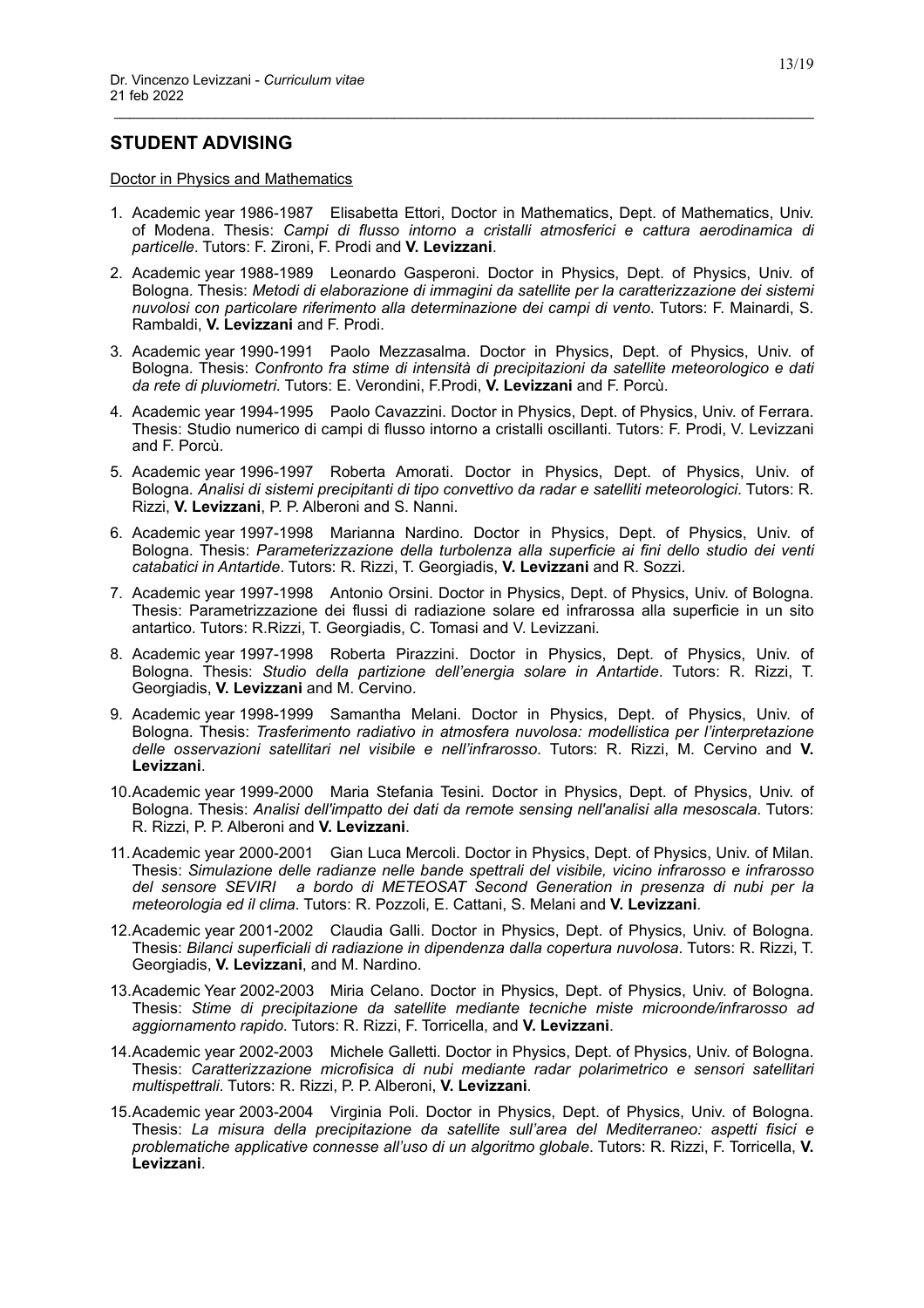16.Academic year 2003-2004 Andrea Cucchi. Doctor in Physics, Dept. of Physics, Univ. of Bologna. Thesis: *Caratteristiche microfisiche delle nubi nelle bande spettrali dei sensori satellitari di nuova generazione*. Tutors: R. Rizzi, E. Cattani, and **V. Levizzani**.

- 17.Academic year 2004-2005 Laura Zamboni. Doctor in Physics, Dept. of Physics, Univ. of Bologna. Thesis: *Studio di sistemi convettivi sull'Europa basato su osservazioni Meteosat nell'infrarosso termico*. Tutors: R. Rizzi, **V. Levizzani**.
- 18.Academic year 2005-2006 Matteo Masotti. Doctor in Atmospheric Physics and Meteorology, Dept. of Physics, Univ. of Bologna. Thesis: *Climatologia delle precipitazioni estive sull'Europa*. Tutors: **V. Levizzani**, R. Ginnetti, S. Melani, M. Pasqui.
- 19.Academic year 2007-2008 Caterina Fiore. Doctor in Atmospheric Physics and Meteorology, Dept. of Physics, Univ. of Bologna. Thesis: *Caratterizzazione del ciclo diurno della precipitazione convettiva del monsone africano (phase locked precipitation)*. Tutors: **V. Levizzani**, M. Pasqui, S. Melani.
- 20.Academic year 2007-2008 Anna Zanchetta. Dottore in Physics, Dept. of Physics, Univ. of Bologna. Thesis: *Variazione della concentrazione di ozono a Monte Cimone (2165 m slm) durante eventi di ondate di calore*. Tutors: **V. Levizzani**, P. Bonasoni, P. Cristofanelli.
- 21.Academic year 2008-2009 Francesco Marra. Doctor in Physics, Dept. of Physics, Univ. of Bologna. Thesis: *Misura della precipitazione da satellite mediante un nuovo algoritmo a 183 GHz*. Tutors: **V. Levizzani**, S. Laviola.
- *22.*Academic year 2008-2009 Franco Laudanna Del Guerra. Doctor in Physics, Dept. of Physics, Univ. of Bologna. Thesis: *Assimilazione di dati da radar meteorologico nel modello alla mesoscala COSMO*. Tutors: **V. Levizzani,** A. Rossa.
- 23.Academic year 2008-2009 Andrea De Bellis. Doctor in Physics, Dept. of Physics, Univ. of Bologna. Thesis: *Climatologia e variabilità interannuale della neve sull'Appennino Emiliano-Romagnolo*. Tutors: **V. Levizzani**, V. Pavan.
- 24.Academic year 2009-2010 Stefania D'Aurizio. Doctor in Physics, Dept. of Physics, Univ. of Bologna. Thesis: *Sviluppo di un algoritmo per la stima della precipitazione nevosa nelle microonde ad alta frequenza da satellite*. Tutors: **V. Levizzani**, S. Laviola.
- 25.Academic year 2009-2010 Elisa Dell'Oro. Doctor in Physics, Univ. of Bologna. Thesis: *Variabilità della precipitazione mensile globale del dataset GPCP versione 2.1*. Tutors: **V. Levizzani,** S. Corti.
- 26.Academic year 2011-2012 Claudia Acquistapace. Doctor in Physics, Univ. of Bologna. Thesis: Satellite-based VIS/IR Multispectral screening of precipitating clouds: A case study during summer *at mid-latitudes*. Tutors: **V. Levizzani**, E. Cattani.
- 27.Academic year 2011-2012 Alice Malvaldi. Doctor in Physics, Univ. of Bologna. Thesis: *Cicloni di tipo tropicale nel Mediterraneo: Analisi combinata da satellite e modello*. Tutors: **V. Levizzani**, S. Laviola, M. M. Miglietta.
- 28.Academic year 2012-2013 Leonardo Porcacchia. Doctor in Physics, Univ. of Bologna. Thesis: *Studio di sistemi precipitanti con radar polarimetrico in banda C e disdrometro a microonde*. Tutors: **V. Levizzani**, F. Prodi, P. P. Alberoni.
- 29.Academic year 2012-2013 Massimo Valeri. Doctor in Physics, Univ. of Bologna. Thesis: *Analisi satellitare della struttura fisica di un ciclone di tipo tropicale sul Mediterraneo*. Tutors: **V. Levizzani**, S. Laviola, M. M. Miglietta.
- 30.Academic year 2014-2015 Diego Cerrai. Doctor in Physics of the Earth System, Univ. of Bologna. Thesis: *Moisture and vorticity in Medicanes: Theoretical approach and case studies*. Tutors: **V. Levizzani**, S. Laviola, M. M. Miglietta, E. Cattani.
- 31.Academic year 2014-2015 Agostino Rappazzo. Doctor in Physics of the Earth System, Univ. of Bologna. Thesis: *Characterisation and calibration of optical counters for airborne particulate matter*. Tutors: **V. Levizzani**, F. Belosi, F. Ravegnani.
- 32.Academic year 2014-2015 Francesca Vittorioso. Doctor in Physics, Univ. of Bologna. Thesis: *An inter-comparison between a VIS/IR and a MW satellite-based method for cloud detection and classification*. Tutors: **V. Levizzani**, E. Cattani, S. Laviola.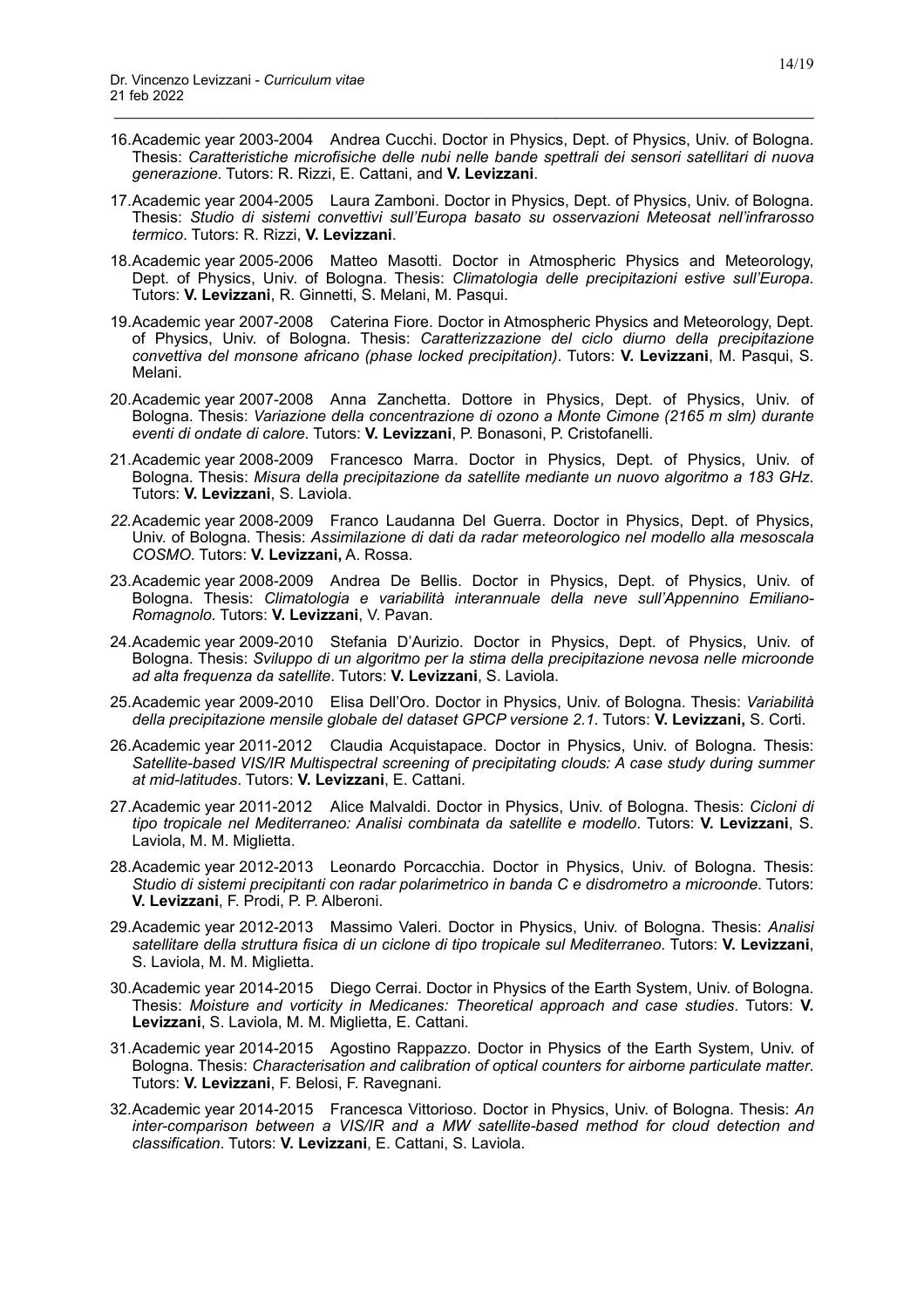33.Academic year 2015-2016 Giulio Monte. Doctor in Physics, Univ. of Bologna. Thesis: *Analisi modellistica di un intenso ciclone tropicale nel Mediterraneo (7-8 novembre 2014): predicibilità, caratteristiche termodinamiche e confronto con osservazioni da satellite*. Tutors: **V. Levizzani**, S. Davolio, M. M. Miglietta.

- 34.Academic year 2015-2016 Matteo Piazza. Doctor in Physics, Univ. of Bologna. Thesis: *Particelle di cellulosa come nuclei di ghiacciamento in nube*. Tutors: **V. Levizzani**, F. Belosi.
- 35.Academic year 2015-2016 Matteo Ponzano. Doctor in Physics, Univ. of Bologna. Thesis: *Simulazione della risposta dei radiometri satellitari nelle microonde AMSU-B e MHS per il retrieval della precipitazione nevosa e studio di sensibilità dell'algoritmo 183-WSL*. Tutors: **V. Levizzan**i, S. Laviola.
- 36.Academic year 2017-2018 Paolo Pettinari. Doctor in Physics, Univ. of Bologna. Thesis: *Studio di*  sensibilità dei sensori MHS, ATMS, GMI, SSMIS e sviluppo di un algoritmo prototipale per il *retrieval del vapore acqueo*. Tutors: **V. Levizzani**, S. Laviola, A. Tiesi.
- 37.Academic year 2019-2020 Laura Renzi. Doctor in Physics, Univ. of Bologna. Thesis: *Characterization of atmospheric aerosol absorption properties at different sites in the Po Valley during ACTRIS-2 experiment*. Tutors: **V. Levizzani**, A Marinoni, A. Lupi.
- 38.Academic year 2019-2020 Stefano Della Fera. Doctor in Physics, Univ. of Bologna. Thesis: *Il ruolo di un atmospheric river nell'evento di precipitazione estrema dell'ottobre 2018 in Italia*. Tutors: **V. Levizzani**, S. Davolio, S. Laviola, M. M. Miglietta.
- 39.Academic Year 2018-2019 Daniele Carnevale. Doctor in Physics, Univ. of Bologna. Thesis: *Role of humidity in the development and intensification of Mediterranean tropical-like cyclones (Medicanes)*. Tutors: **V. Levizzani**, M. M. Miglietta.
- 40.Academic Year 2018-2019 Olivia Ferguglia. Doctor in Physics, Univ. of Bologna. Thesis: *Analisi di tre prodotti di stima della precipitazione sull'East Africa e sull'Africa Australe*. Tutors: **V. Levizzani**, E. Cattani.
- 41.Academic Year 2019-2020 Giovanni Chellini. Doctor in Physics, Univ. of Bologna. Thesis: *Assessment of the capability of the Infrared Atmospheric Sounding Interferometer (IASI), the Atmospheric Infrared Sounder (AIRS), and the ERA5 reanalysis to detect specific humidity inversions at an Arctic site*. Tutors: **V. Levizzani**, K. Ebell, S. Crewell.
- 42.Academic Year 2019-2020 Francesco Esposito. Doctor in Physics, Univ. of Bologna. Thesis: *Climatologia della precipitazione sull'Europa e il Mediterraneo da osservazioni e modelli climatici (1979-2016)*. Tutors: **V. Levizzani**, E. Cattani.
- 43.Academic Year 2019-2020 Matteo Pellacani. Doctor in Physics, Univ. of Bologna. Thesis: *Satellite hailstorm climatology over the Mediterranean area (1999-2020)*. Tutors: **V. Levizzani**, S. Laviola, G. Monte.
- 44.Academic Year 2020-2021 Marco Vercellino. Doctor in Physics, Univ. of Bologna. Thesis: *Effetti di un atmospheric river atlantico sulle precipitazioni intense del 2 ottobre 2020 sulle Alpi*. Tutors: **V. Levizzani**, S. Davolio, S. Laviola, M. M. Miglietta.
- 45.Academic Year 2020-2021 Luca Patrick McAllister. Doctor in Physics, Univ. of Bologna. Thesis: *Caratterizzazione dinamica e microfisica del medicane Zorbas (27-29 settembre 2018)*. Tutors: **V. Levizzani**, S. Laviola, G. Monte.
- 46.Academic Year 2020-2021 Federico Buscemi. Doctor in Physics, Univ. of Bologna. Thesis: *Analysis of a mesoscale cyclone in the Adriatic Sea*. Tutors: **V. Levizzani**, M. M. Miglietta.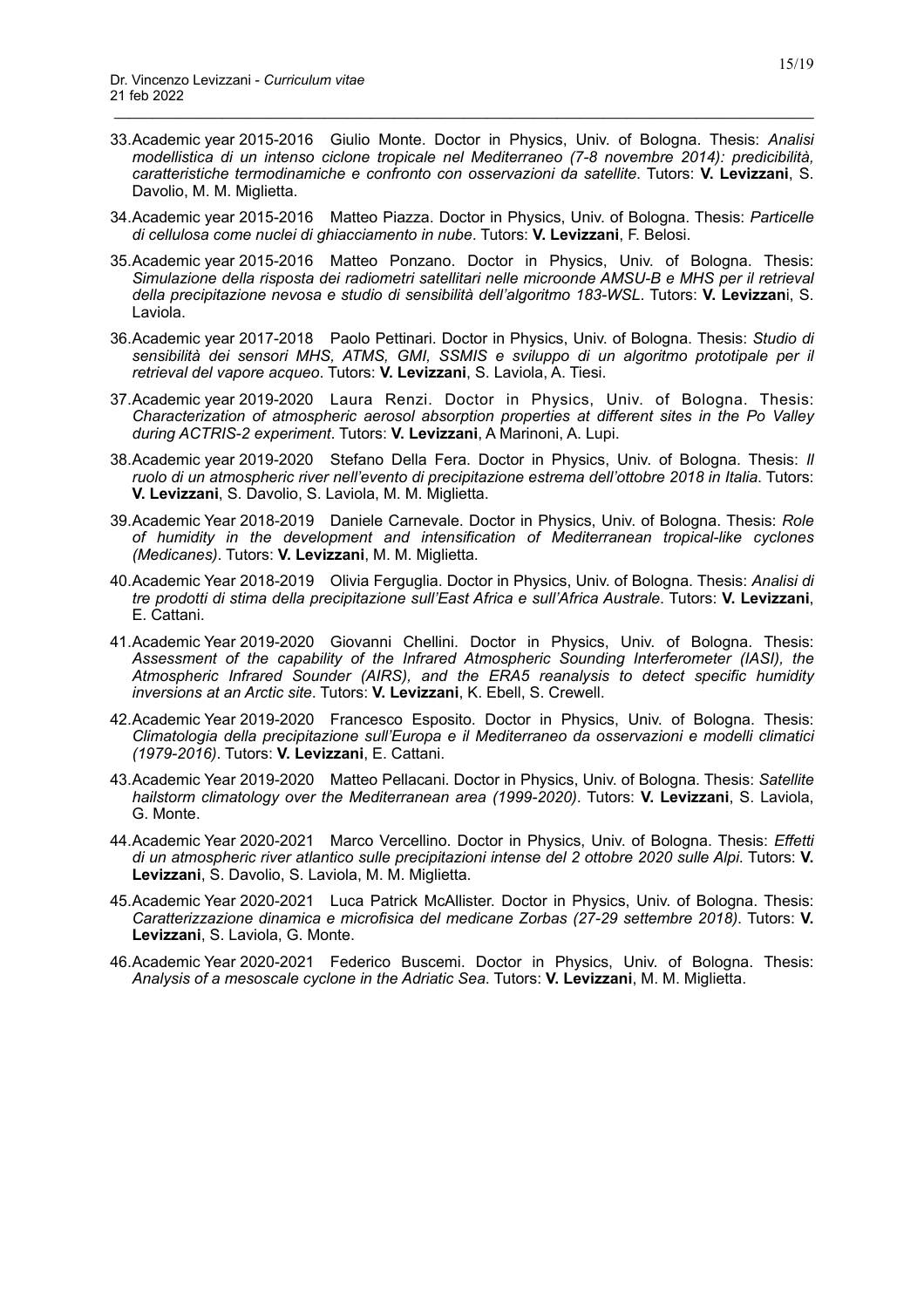#### Batchelor Degree in Atmospheric Physics and Meteorology

1. Academic year 2003-2004 Cristian Rendina. Degree in Atmospheric Physics and Meteorology, Dept. of Physics, Univ of Bologna. Thesis: *La struttura dei temporali convettivi estremi e la generazione del tornado*. Tutor: **V. Levizzani**.

- 2. Academic year 2003-2004 Stefania Torlai. Degree in Atmospheric Physics and Meteorology, Dept. of Physics, Univ of Bologna. Thesis: *Fenomeni convettivi intensi in Emilia-Romagna*. Tutor: **V. Levizzani**.
- 3. Academic year 2005-2006 Michele Ramazza. Degree in Atmospheric Physics and Meteorology, Dept. of Physics, Univ of Bologna. Thesis: *Utilizzo del radar meteorologico nel nowcasting*. Tutors: **V. Levizzani**, P. P. Alberoni e V. Poli.
- 4. Academic year 2005-2006 Francesco Venturi. Degree in Atmospheric Physics and Meteorology, Dept. of Physics, Univ of Bologna. Thesis: *Retrieval di proprietà microfisiche delle nubi mediante tecniche satellitari multispettrali*. Tutors: **V. Levizzani**, e E. Cattani.
- 5. Academic year 2005-2006 Matteo Giovanardi. Degree in Atmospheric Physics and Meteorology, Dept. of Physics, Univ of Bologna. Thesis: *Stima delle precipitazioni da satelliti meteorologici*. Tutors: **V. Levizzani**, e F. Torricella.
- 6. Academic year 2005-2006 Marco Lolli. Degree in Atmospheric Physics and Meteorology, Dept. of Physics, Univ of Bologna. Thesis: *Stima delle precipitazioni da radar meteorologico*. Tutors: **V. Levizzani**, P. P. Alberoni e A. Fornasiero.
- 7. Academic year 2005-2006 Luca Grazi. Degree in Atmospheric Physics and Meteorology, Dept. of Physics, Univ of Bologna. Thesis: *La struttura del temporale*. Tutor: **V. Levizzani**.
- 8. Academic year 2005-2006 Elisa Dell'Oro. Degree in Atmospheric Physics and Meteorology, Dept. of Physics, Univ of Bologna. Thesis: *Studio di fattibilità per la realizzazione di una griglia ad alta risoluzione di precipitazioni totali mensili sull'Italia per gli ultimi due secoli*. Tutors: **V. Levizzani**, e M. Brunetti.
- 9. Academic year 2006-2007 Giacomo Barbaro Forleo. Degree in Atmospheric Physics and Meteorology, Dept. of Physics, Univ of Bologna. Thesis: *Il tornado: meccanismi di formazione e tecniche osservative*. Tutor: **V. Levizzani**.
- 10.Academic year 2006-2007 Stefania D'Aurizio. Degree in Atmospheric Physics and Meteorology, Dept. of Physics, Univ of Bologna. Thesis: *I temporali grandinigeni*. Tutor: **V. Levizzani**.
- 11.Academic year 2006-2007 Sara Gardini. Degree in Atmospheric Physics and Meteorology, Dept. of Physics, Univ of Bologna. Thesis: *Osservazioni satellitari delle interazioni aerosol-nubi e loro influenza sulla precipitazione*. Tutor **V. Levizzani**.
- 12.Academic year 2007-2008 Matteo Carati. Degree in Atmospheric Physics and Meteorology, Dept. of Physics, Univ of Bologna. Thesis: *Dinamica e struttura dei sistemi frontali: "Il fronte freddo"*. Tutors: **V. Levizzani** e E. Tosi.
- 13.Academic year 2007-2008 Elisabetta Pagano. Degree in Atmospheric Physics and Meteorology, Dept. of Physics, Univ of Bologna. Thesis: *Fenomenologia dei tornado nella penisola Salentina*. Tutors: **V. Levizzani** e M. M. Miglietta.
- 14.Academic year 2008-2009 Paolo Bellantone. Degree in Atmospheric Physics and Meteorology, Dept. of Physics, Univ of Bologna. Thesis: *Aerosol e nubi precipitanti: lo stato attuale di verifica della teoria Rosenfeld.* Tutor: **V. Levizzani**.
- 15.Academic year 2008-2009 Alberto Gasparini. Degree in Atmospheric Physics and Meteorology, Dept. of Physics, Univ of Bologna. Thesis: *Inseminazione delle nubi: Stato della ricerca e prospettive operative*. Tutor: **V. Levizzani**.
- 16.Academic year 2009-2010 Jessica Dall'Anese. Degree in Atmospheric Physics and Meteorology, Dept. of Physics, Univ of Bologna. Thesis: *Analisi multisensore di temporali sull'Emilia-Romagna.* Tutors: **V. Levizzani**, P. P. Alberoni.
- 17.Academic year 2009-2010 Michele Cicoria. Degree in Atmospheric Physics and Meteorology, Dept. of Physics, Univ of Bologna. Thesis: *Prima validazione di una maschera di copertura nevosa nelle microonde ad alta frequenza.* Tutors: **V. Levizzani**, S. Laviola.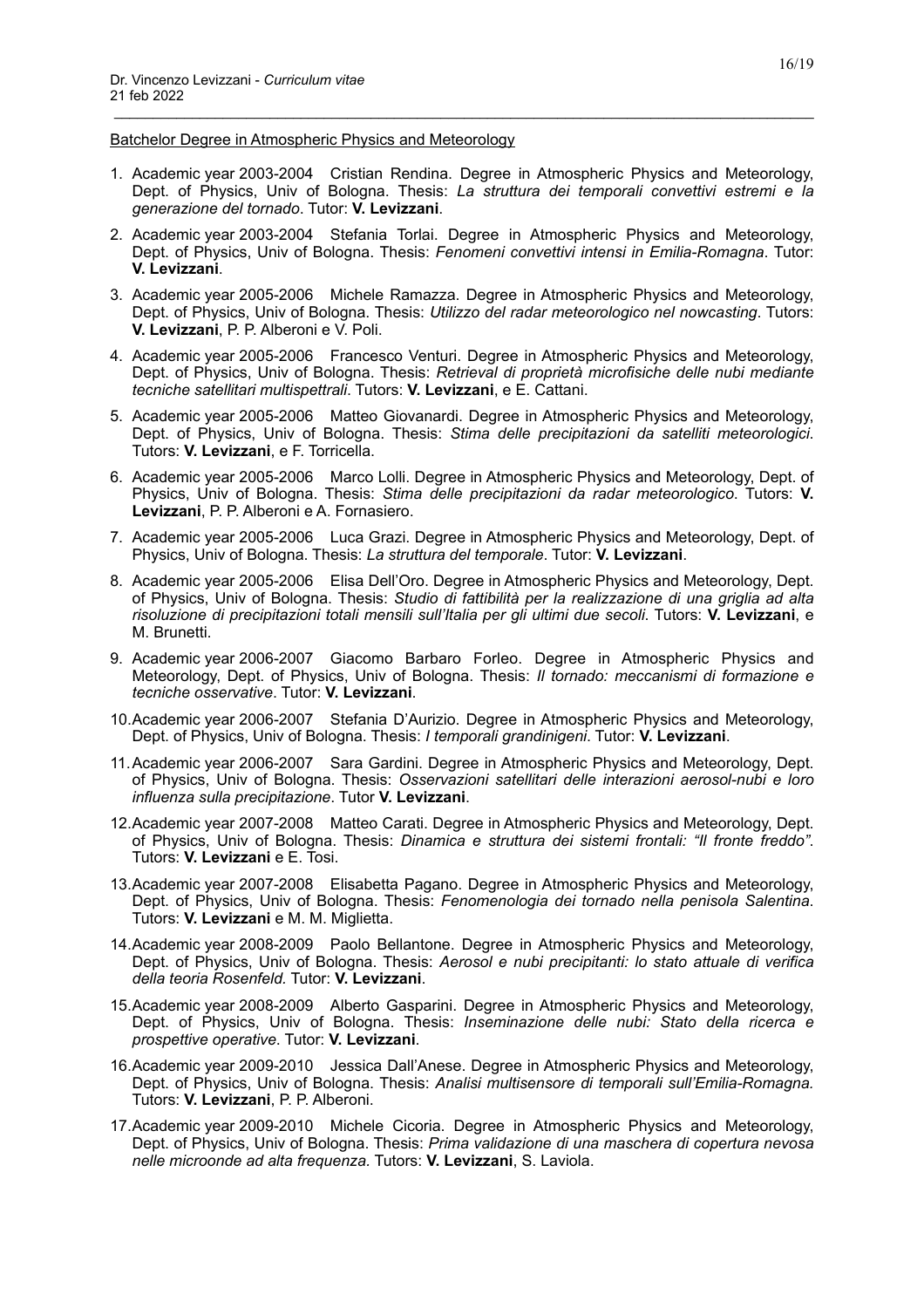18.Academic year 2009-2010 David Fibbi. Degree in Atmospheric Physics and Meteorology, Dept. of Physics, Univ of Bologna. Thesis: U*tilizzo di dati saltellitari nell'analisi di eventi di precipitazione intensa.* Tutors: **V. Levizzani**, S. Laviola, D. Conte, M. M. Miglietta.

- 19.Academic year 2009-2010 Massimo Valeri. Degree in Atmospheric Physics and Meteorology, Dept. of Physics, Univ of Bologna. Thesis: *Stima della precipitazione nevosa da satellite.* Tutors: **V. Levizzani**, S. Laviola.
- 20.Academic year 2009-2010 Mauro Bianconi. Degree in Atmospheric Physics and Meteorology, Dept. of Physics, Univ of Bologna. Thesis: *Utilizzo delle microonde ad alta frequenza per la stima della precipitazione.* Tutors: **V. Levizzani**, S. Laviola.
- 21.Academic year 2009-2010 Andrea Costantini. Degree in Atmospheric Physics and Meteorology, Dept. of Physics, Univ of Bologna. Thesis: *La previsione di eventi meteorologici significativi e la sua percezione da parte dell'utilizzatore finale.* Tutors: E. Tosi, **V. Levizzani**.
- 22.Academic year 2009-2010 Alessandro Maffioli. Degree in Atmospheric Physics and Meteorology, Dept. of Physics, Univ of Bologna. Thesis: *Caratterizzazione delle nubi e formazione delle idrometeore mediante sensori satellitari di ultima generazione.* Tutors: **V. Levizzani**, E. Cattani, S. Laviola.
- 23.Academic year 2009-2010 Andrea Chini. Degree in Atmospheric Physics and Meteorology, Dept. of Physics, Univ of Bologna. Thesis: *Analisi della supercella del 12 agosto 2010.* Tutors: **V. Levizzani**, M. Celano.
- 24.Academic year 2010-2011 Maura Mondaini. Degree in Atmospheric Physics and Meteorology, Dept. of Physics, Univ of Bologna. Thesis: *Osservazione delle perturbazioni chimiche indotte da sprite in alta atmosfera*. Tutors: **V. Levizzani**, E. Arnone, B. M. Dinelli.
- 25.Academic year 2010-2011 Davide Magurno. Degree in Atmospheric Physics and Meteorology, Dept. of Physics, Univ of Bologna. Thesis: *Identificazione e localizzazione dei fulmini tramite sistemi automatici*. Tutor: **V. Levizzani**.
- 26.Academic year 2010-2011 Manuele Morgagni. Degree in Atmospheric Physics and Meteorology, Dept. of Physics, Univ of Bologna. Thesis: *Analisi di eventi di precipitazione intensa collegati a temporali auto-rigeneranti*. Tutors: **V. Levizzani**, E. Tosi.
- 27.Academic year 2010-2011 Carlotta Brunetti. Degree in Atmospheric Physics and Meteorology, Dept. of Physics, Univ of Bologna. Thesis: *La concentrazione di PM2.5 a Bologna e provincia: Analisi annuale da sett. 2009 ad ago. 2010*. Tutors: **V. Levizzani**, M. Caporaloni.
- 28.Academic year 2011-2012 Carlo Arosio. Degree in Atmospheric Physics and Meteorology, Dept. of Physics, Univ of Bologna. Thesis: *Gli indici di instabilità atmosferica da satellite: Uno strumento per il nowcasting*. Tutors: **V. Levizzani**, R. Rizzi.
- 29.Academic year 2011-2012 François V. Rocco. Degree in Atmospheric Physics and Meteorology, Dept. of Physics, Univ of Bologna. Thesis: *Propagazione del suono in atmosfera e relativi effetti sull'uomo e l'ambiente*. Tutors: **V. Levizzani**, M. Caporaloni.
- 30.Academic year 2011-2012 Jacopo Alessandri. Degree in Atmospheric Physics and Meteorology, Dept. of Physics, Univ of Bologna. Thesis: *I cicloni di tipo tropicale sul Mediterraneo*. Tutors: **V. Levizzani**, S. Laviola.
- 31.Academic year 2011-2012 Luca Lai. Degree in Atmospheric Physics and Meteorology, Dept. of Physics, Univ of Bologna. Thesis: *Eventi di precipitazione intensa sulla Sardegna, 1950-1999*. Tutors: **V. Levizzani**, P. Boi.
- 32.Academic year 2012-2013 Mario Corbani. Degree in Atmospheric Physics and Meteorology, Dept. of Physics, Univ of Bologna. Thesis: *Identificazione delle nubi mediante sensori satellitari nel VIS-NIR-IR*. Tutors: **V. Levizzani**, E. Cattani, E. Castelli.
- 33.Academic year 2012-2013 Elena Billia. Degree in Atmospheric Physics and Meteorology, Dept. of Physics, Univ of Bologna. Thesis: *Temporali convettivi estremi e pattern sinottici*. Tutors: E. Tosi, **V. Levizzani**, F. Stel.
- 34.Academic year 2012-2013 Daniele D'Alessandro. Degree in Atmospheric Physics and Meteorology, Dept. of Physics, Univ of Bologna. Thesis: *La classificazione delle nubi tra passato, presente e futuro*. Tutor: **V. Levizzani**.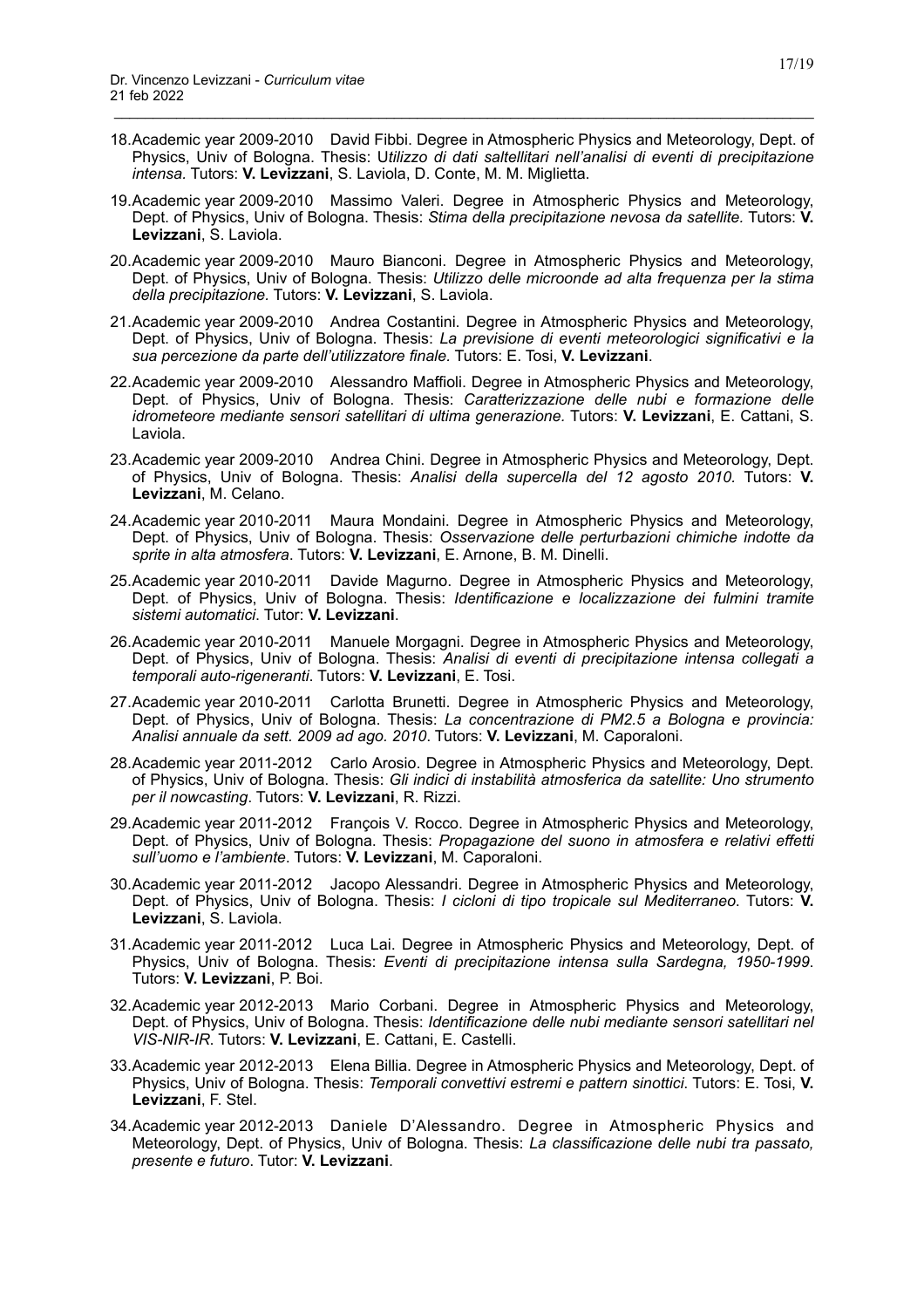35.Academic year 2012-2013 Davide Santini. Degree in Physics, Dept. of Physics, Univ of Bologna. Thesis: *Struttura nuvolosa del temporale*. Tutor: **V. Levizzani**.

- 36.Academic year 2012-2013 Francesco Barbano. Degree in Atmospheric Physics and Meteorology, Dept. of Physics, Univ of Bologna. Thesis: *La struttura elettrica delle nubi temporalesche*. Tutors: **V. Levizzani**, S. Dietrich.
- 37.Academic year 2012-2013 Matteo Ponzano. Degree in Atmospheric Physics and Meteorology, Dept. of Physics, Univ of Bologna. Thesis: *Misura della copertura nevosa in ambiente montano nel nord Italia*. Tutor: **V. Levizzani**.
- 38.Academic year 2012-2013 Giacomo Pincini. Degree in Atmospheric Physics and Meteorology, Dept. of Physics, Univ of Bologna. Thesis: *La struttura dei medicane*. Tutor: **V. Levizzani**.
- 39.Academic year 2012-2013 Francesco Paolo Saponaro. Degree in Atmospheric Physics and Meteorology, Dept. of Physics, Univ of Bologna. Thesis: *Sviluppo di celle temporalesche e assistenza al volo*. Tutor: **V. Levizzani**.
- 40.Academic year 2013-2014 Ascanio Luigi Scambiati. Degree in Atmospheric Physics and Meteorology, Dept. of Physics, Univ of Bologna. Thesis: *Analisi di tre eventi di precipitazione intensa su Liguria e Calabria*. Tutor: **V. Levizzani**.
- 41.Academic year 2013-2014 Giulio Mucci. Degree in Atmospheric Physics and Meteorology, Dept. of Physics, Univ of Bologna. Thesis: *L'attività elettrica nei cicloni tropicali e di tipo tropicale*. Tutors: **V. Levizzani**, S. Laviola.
- 42.Academic year 2013-2014 Lorenzo Smorlesi. Degree in Atmospheric Physics and Meteorology, Dept. of Physics, Univ of Bologna. Thesis: *I Medicane – Cicloni di tipo tropicale*. Tutors: **V. Levizzani**, S. Laviola.
- 43.Academic year 2013-2014 Matteo Chiodi. Degree in Atmospheric Physics and Meteorology, Dept. of Physics, Univ of Bologna. Thesis: *Precipitazioni nevose in Emilia-Romagna: L'evento intenso del febbraio 2012*. Tutors: **V. Levizzani**, V. Pavan.
- 44.Academic year 2013-2014 Giuseppe Mucci. Degree in Atmospheric Physics and Meteorology, Dept. of Physics, Univ of Bologna. Thesis: *I temporali autorigeneranti: Gli eventi di Genova del 2011 e del 2014 a confronto*. Tutor: **V. Levizzani**.
- 45.Academic year 2013-2014 Alessio Martini. Degree in Atmospheric Physics and Meteorology, Dept. of Physics, Univ of Bologna. Thesis: *L'evento tornadico del maggio 2013 sull'Emilia*. Tutors: **V. Levizzani**, P. P. Alberoni.
- 46.Academic year 2014-2015 Veronica Masi. Degree in Physics, Dept. of Physics, Univ of Bologna. Thesis: *Aspetti fondamentali dell'interazione tra la radiazione nelle microonde e le nubi nell'osservazione satellitare*. Tutors: **V. Levizzani**, S. Laviola.